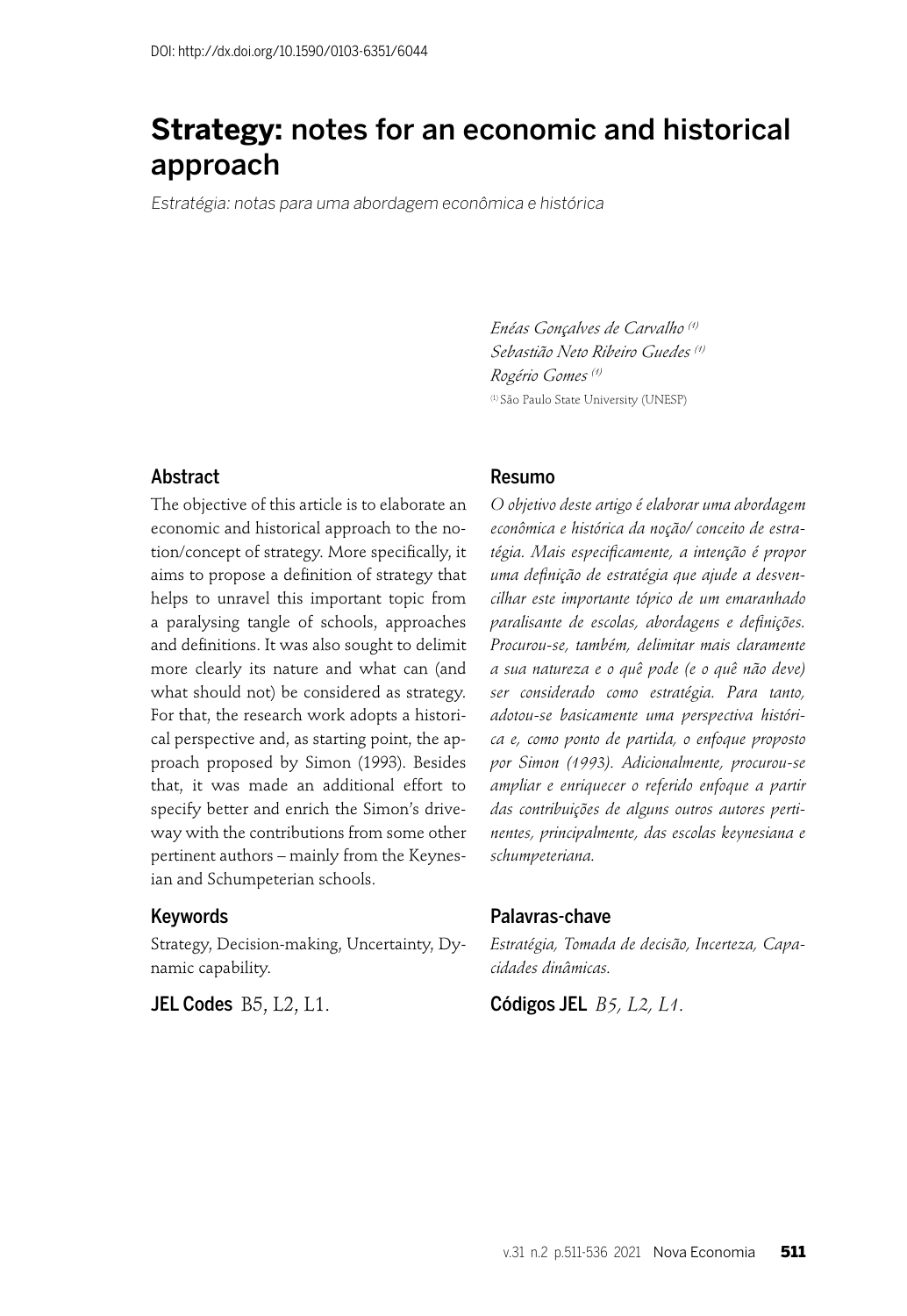# 1 **Introduction**

*"Strategy, one might say, is decision making that deals with the 'Big Questions'" (Simon, 1993, p. 131)1*

Unlike what Marshall apparently imagined, the economists who succeeded him – especially those in the mainstream – never paid more attention to the notion (or concept) of *strategy*<sup>2</sup> . A partial, but nevertheless noteworthy, exception was that of the game theory that adopted, however, a very restrictive interpretation of the notion of *strategy*<sup>3</sup> – that has become more a particular extension of the well-known theory of the subjective expected utility *(SEU)* than a true introduction to the notion of *strategy* in the economic theory (Simon, 1986,1993; Ancona, 1989a) (see below).

Notwithstanding, a relatively small number of economists, over the years, have more or less explicitly used the notion/concept of *strategy*. Besides Marshall, the best-known examples may be those of Veblen, Schumpeter, Morgenstern, Myrdal, J. Robinson, Kaldor, Bain, Penrose, Hirschman, Boulding, Caves, Porter, Perroux, Nelson, Freeman, Rosenberg4 (Langlois, 2003; Rumelt *et al*.,1991; Pavitt and Steinmueller, 2002; Freeman and Soete, 1997; Loasby, 2010; Foss and Stieglitz, 2012).

On the contrary, the study of the *strategy* has a very long tradition in the field of 'military art' (Ancona, 1989a; Mintzberg et al., 2003; Clausewitz, 1989). And, since the middle of last century, the conception of *strategy* has also been the subject of research and discussions in the social sciences. In this area, business scholars, mainly, and political scientists have excelled in incorporating the notion into their theoretical approaches and research methodologies (Rumelt *et al*., 1991; Mintzberg *et al*., 1998; Simon, 1993; Lindblom, 1980).

<sup>1</sup> This definition of strategy, proposed by Simon (1993: 131), is the starting point of the discussion on this important topic – unfortunately not very usual in economics – that we will develop in this article, especially in item III below.

<sup>2</sup> At the Appendix C of the Principles of Economics (PE), Marshall dealt with the notion of strategy with special attention. "It is recently, and to a great extent through the wholesome influence of the criticisms of the historical school, that prominence has been given to that *distinction in economics which corresponds to the distinction between strategy and tactics in warfare*" (Marshall, 1920: 453; emphasis added [hereafter *ea*]).

<sup>3</sup> Which, in addition to being incompatible with its more usual conception, is also conflicting with the classical interpretation of strategy proposed by Clausewitz, 1989.

<sup>4</sup> More recently, economists such as Williamson, Winter, Teece, Dunning, Langlois, Loasby, Foss, Krugman, Kreps, Milgrom, Stieglitz, Tirole, Mowery, Cantwell, Dosi, Metcalf, and Malerba, among others, have expanded the list of scholars interested in the notion of strategy.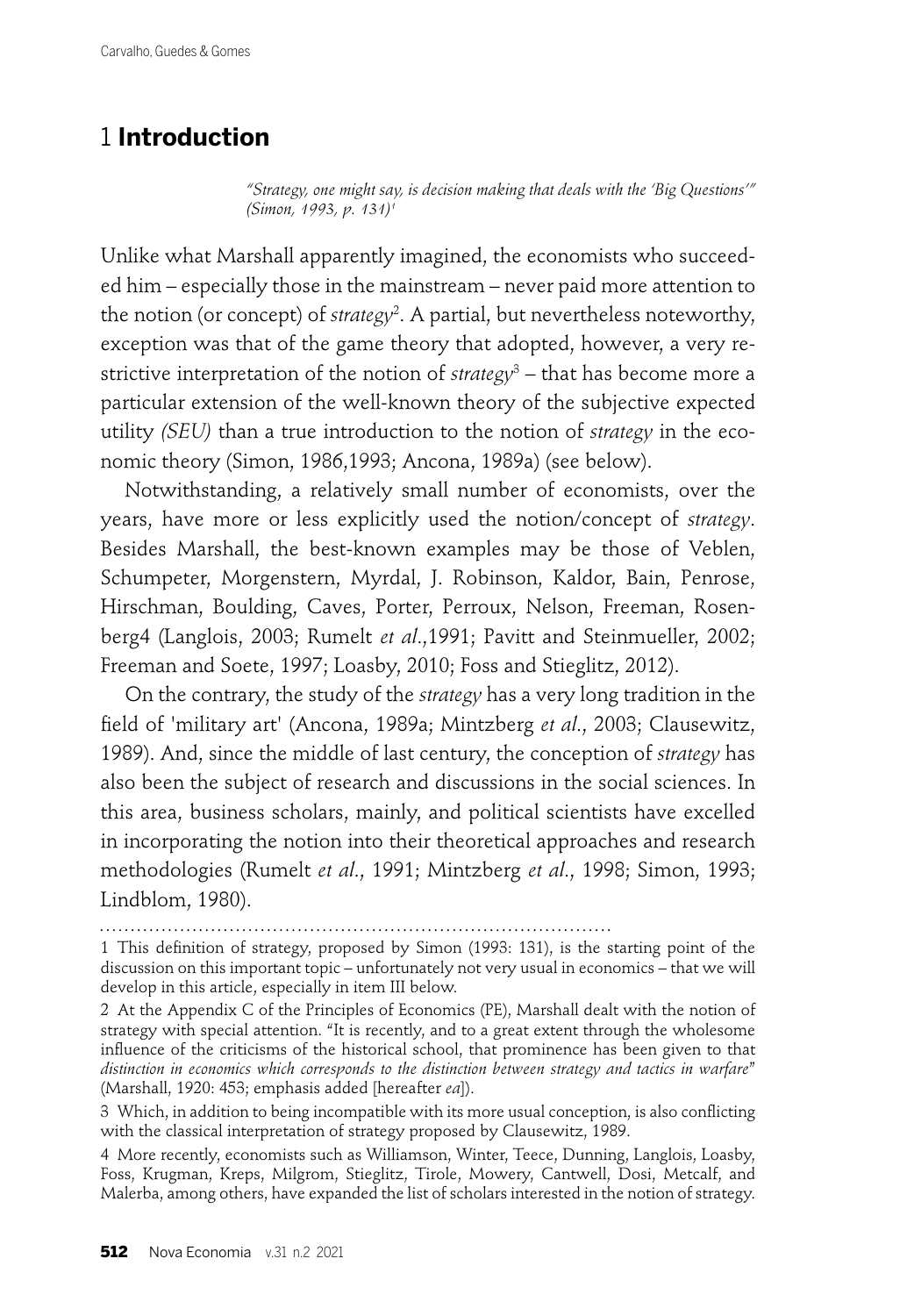It has also been observed the use of the notion of *strategy* by relevant scholars of sociology (Aron, Block, Dore, Mann, Tilly, Wallerstein), international political economy (Arrighi, Berger, Cox, Gilpin, Ostry, Strange), and international relations (Johnson, Kennedy, Kissinger, Morgenthau, Nye Jr., Waltz). In addition, we can as well mention some prominent historians (Anderson, Braudel, Carr, and Hobsbawm) and several economic and technological historians too (Chandler, David, Hounshell, Lazonick, and Rosenberg).

The general aim of this paper is to develop an economic and historical approach to the notion/concept of strategy. In a more specific way, its goal is to propone a definition of strategy that helps to unravel this relevant subject from a paralysing tangle of approaches, schools, and definitions. Also, it was sought to delimit more clearly its nature and what can (and what should not) be properly considered as strategy.

This article is structured as follows. Four other items follow this introduction. In the second topic, decision-making, game theory, choices, and *strategies* were focused from a critical perspective. In item three, we sought to advance a definition of strategy, which takes Simon as a starting point, but that was tentatively more broadened and enriched with the contributions from some other pertinent authors – mainly from the Keynesian and Schumpeterian schools. In the penultimate topic, we tried to present the probable determinants of the strategies. In the latter, the usual final considerations were made.

## 2 **Decision-making, choices and strategies**

## 2.1 Decision-making theory (DM) and game theory (GT): some brief comments<sup>5</sup>

In the dominant economic thinking – within what is known as decisionmaking theory –, what has prevailed is the normative (or prescriptive) ap-

<sup>5</sup> As *DM* and *GT* theory have a non-central role in this article, we will approach here only their basic aspects, being exempt from dealing with its most recent developments. For the latter, we refer interested readers, on *DM*, to articles (or books) by Vercelli's, 1999; Morroni, 2006; and Basili and Zapia, 2019 and 2010. On *GT*, we refer readers to articles Devetag and Louçã, 2004; Hargreaves-Heap and Varoufakes, 2004; Mirowsky, 2002; Israel, 2007; and Syll, 2018.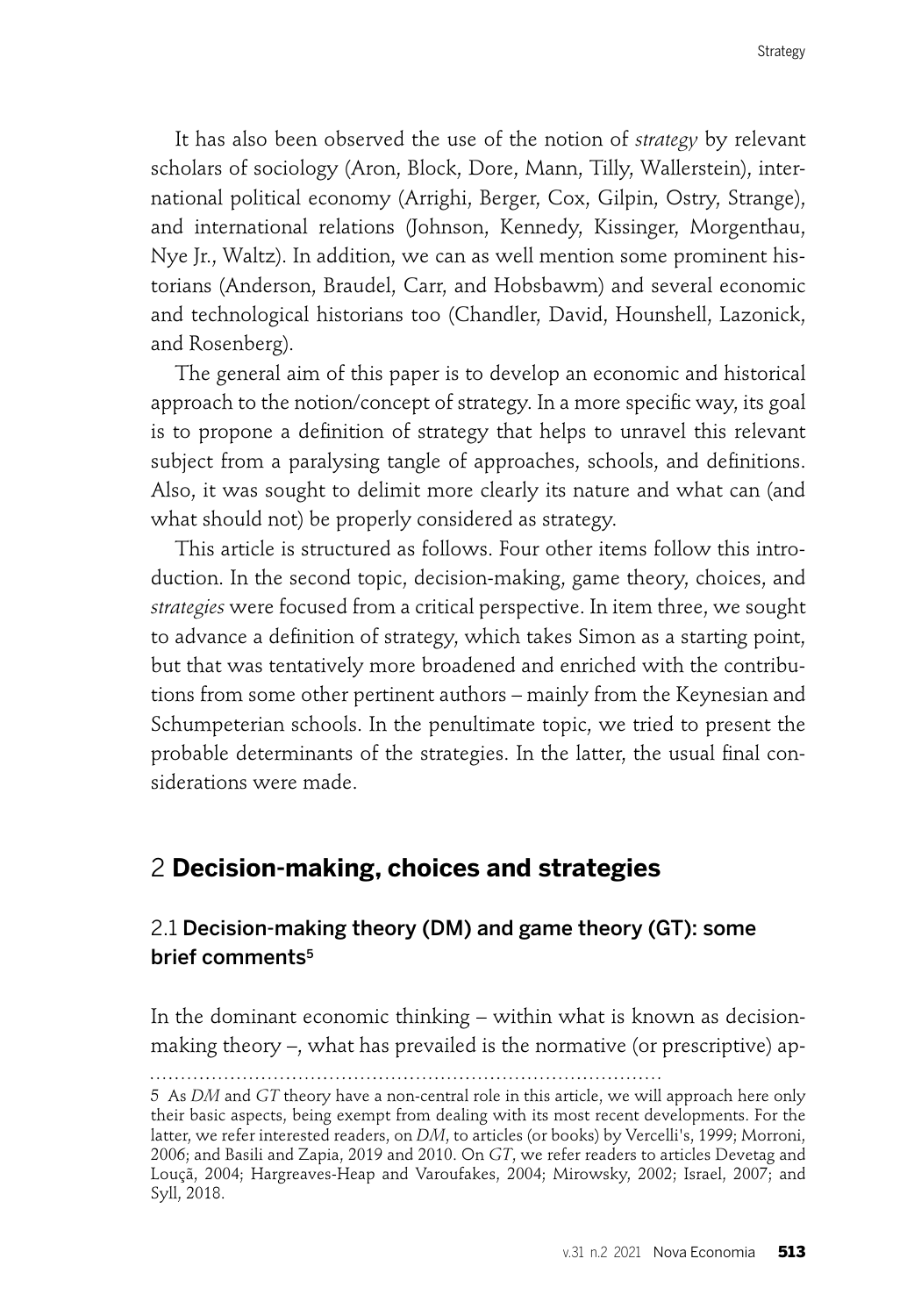proach, with special emphasis on the influential theory of the subjective expected utility *(SEU)*. *SEU* theory is

> *"a sophisticated mathematical model of choice that lies at the foundation of most contemporary economics, theoretical statistics, and operations research.* SEU theory defines the conditions of perfect utility-maximizing rationality in a world *of certainty or in a world in which the probability distributions of all relevant variables can be provided by the decision makers" (Simon, 1986: 2; Vercelli, 1999; Fishburn, 1987; Arthur, 1992).*

In summary, the subjective expected utility theory assumes that: a) the decision-maker has a well-defined utility function and therefore can establish a *cardinal relationship* as the unit of measure of his or her preference regarding a specific set of future events; b) the decision-maker may stipulate to the totality of future series of events a *joint probability distribution* (objective or subjective); c) the decision-maker is confronted with a *well-defi ned group of possibilities* from which to make his/her choice; and d) the decision-maker will opt for the alternative or choice that *maximises the expected value of his/her utility function –* for the set of events resulting from his/her choice (Simon, 1986).

The subjective expected utility theory, however, faces serious difficulties whenever, in economics, politics and other social contexts, there is interdependence/conflict of real or potential interest, non-coherent behaviour, and, especially, if they are combined with incomplete information and *radical/ strong uncertainty* (Simon, 1986, 1993; Shackle, [1972] 1992; Sen, 1987; Vercelli, 1991, 1999; Carvalho, 2020; Davidson, 1996, 2011; Dequech, 2011).

By the way, we are adopting here the classic distinction between uncertainty and risk proposed by Keynes and Knight. In the literature on the topic, they are also usually referred to, respectively, as radical/strong uncertainty or risk (or, still, weak uncertainty). As Louçã appropriately pointed out,

> *"[t]here are in fact two possible concepts of certainty [or risk] and uncertainty: (…) for the second,* uncertainty is epistemologically autonomous of certainty [or risk]. The *opposition is rather sharp, since the first version implies the reduction of uncertainty concept to that of mathematical risk, as some precise distribution is assumed: that is, for instance, the strategy of the Rational Expectations models.* Keynes argued extensively against this procedure (Keynes, 1937: 212-3), and so did Knight, defining uncertainty as a non-measurable value *(Knight, 1921: 19-20) and* Shackle, arguing that the irreversible quality of time prevented any meaningful knowledge of the probability distribution of economic actions *(Shackle, 1990: xii)" (Louçã, 1997: 148; ea)6 .*

6 As a more detailed discussion on this complex topic would certainly go beyond the ob-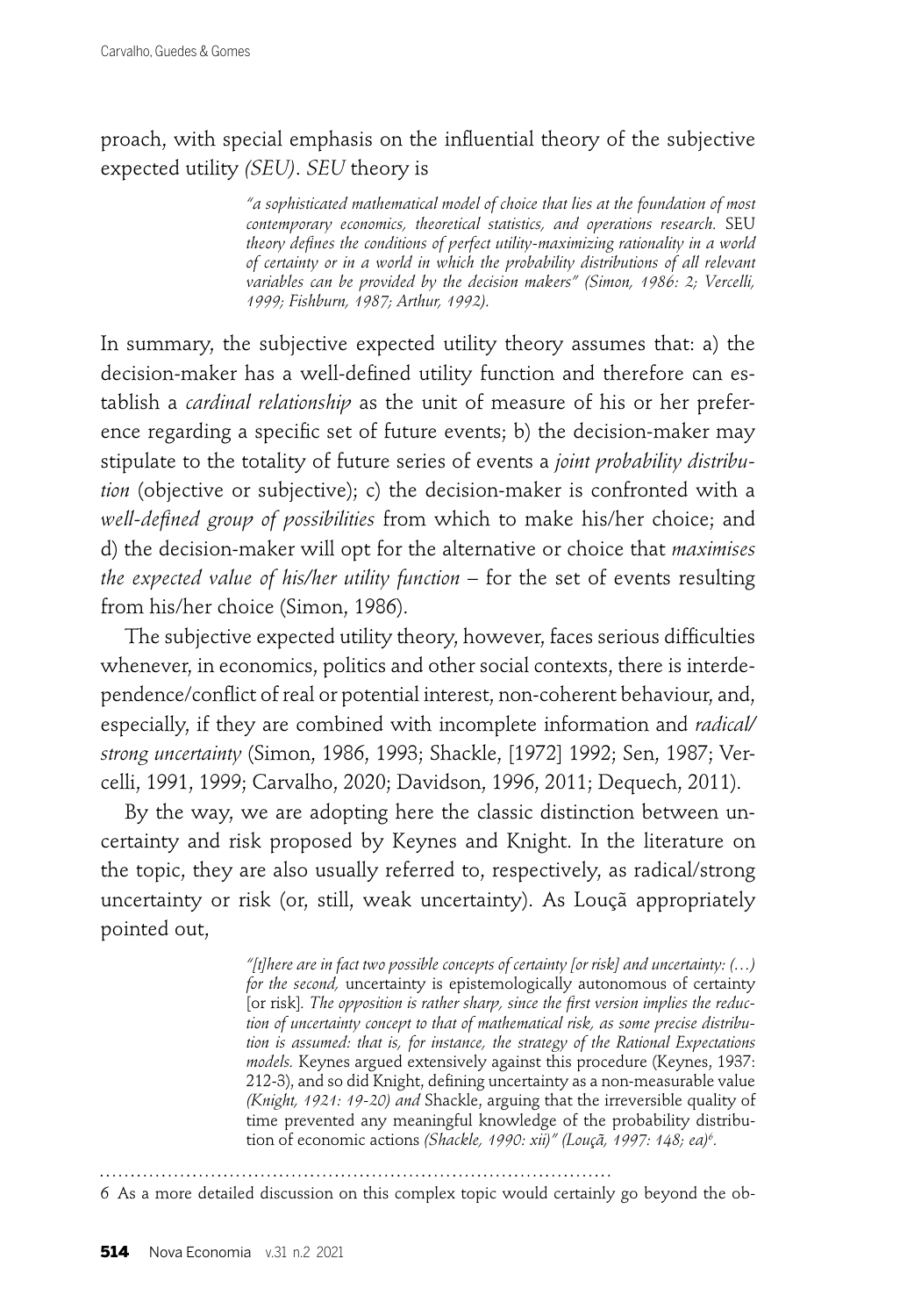In its turn, the study of the actual processes of decisions, according to Simon

> "reveals massive and unavoidable departures from the framework of *SEU* theory"*. (...) Increasingly, research is being directed at decision making that* takes realistic account of the compromises and approximations *that*  must be made in order to fit real-world problems to the informational and computational limits of people and computers*, as well as to* inconsistencies in their values and perceptions*" (Simon, 1986: 5; ea).*

It is particularly noteworthy that Keynes had already reached a similar conclusion regarding the characteristics of knowledge – in discussing causality in the realm of 'moral sciences'. In his pioneering work on probability, Keynes (1921 [2004]: 275; *ea*) had already concluded that, "our knowledge is partial, there is constantly, in our use of the term cause, some reference implied or expressed to *a limited body of knowledge*"7 .

Formulated by the famous mathematician Von Neumann and the mathematician economist Morgenstern in 1944, game theory was, probably, the most ambitious attempt to answer the questions posed to subjective expected utility theory (Simon, 1986). The characteristic approach to game theory is to consider that: a) the agents have *full knowledge of the rules*; b) they are *typically rational* – that is, their preferences are compatible with the axioms of rational choice theory, and therefore they can be treated as maximisers of the subjective expected utilities  $-\text{^8}$ ; and c) they have *equal and common knowledge of their rationality and the rules of the game*<sup>9</sup> .

However, as we know, the answers provided by the sophisticated mathematical theory of games are not seldom puzzling and ambiguous. "In *many situations*, no single course of action *dominates* all the others; in-

8 This topic will be resumed in item III below.

jectives and limits of this article, we refer interested readers to the following authors in our bibliography: Schackle, 1966, 1972; Simon, 1986, 2000; Vercelli, 1991, 1999; Hargraeves, 1989; Carvalho, 1992; Louçã, 1997; Lawson, 1997; Possas, 1997; Morroni, 2006; Prado, 2006; Davidson, 1996, 2011; Dequech, 1999, 2007, 2011).

<sup>7</sup> Concepts of Keynes's work, such as *'weight of argument'*, *'non-numerical probabilities'* and *'probabilistic causality'*, have received increasing attention from unorthodox economists in recent decades (Shackle, 1976; Vercelli, 1991, 2001; Basili and Zappia, 2019, 2010). As for the pioneering work of Keynes, see also Hicks, 1980.

<sup>9</sup> Unless stated otherwise, the comments regarding game theory made in this article concern what can be considered the "standard [or conventional] game theory" – in the sense of that which "is explained in advanced textbooks," and which is typically adopted by mainstream economists – as pointed out by Devetag and Louçã (2004: 12) and Hargreaves-Heap and Varoufakes (2004). In this regard see also Simon (1986), Possas (1997), Prado (2006), Israel (2007), Mirowski (2002).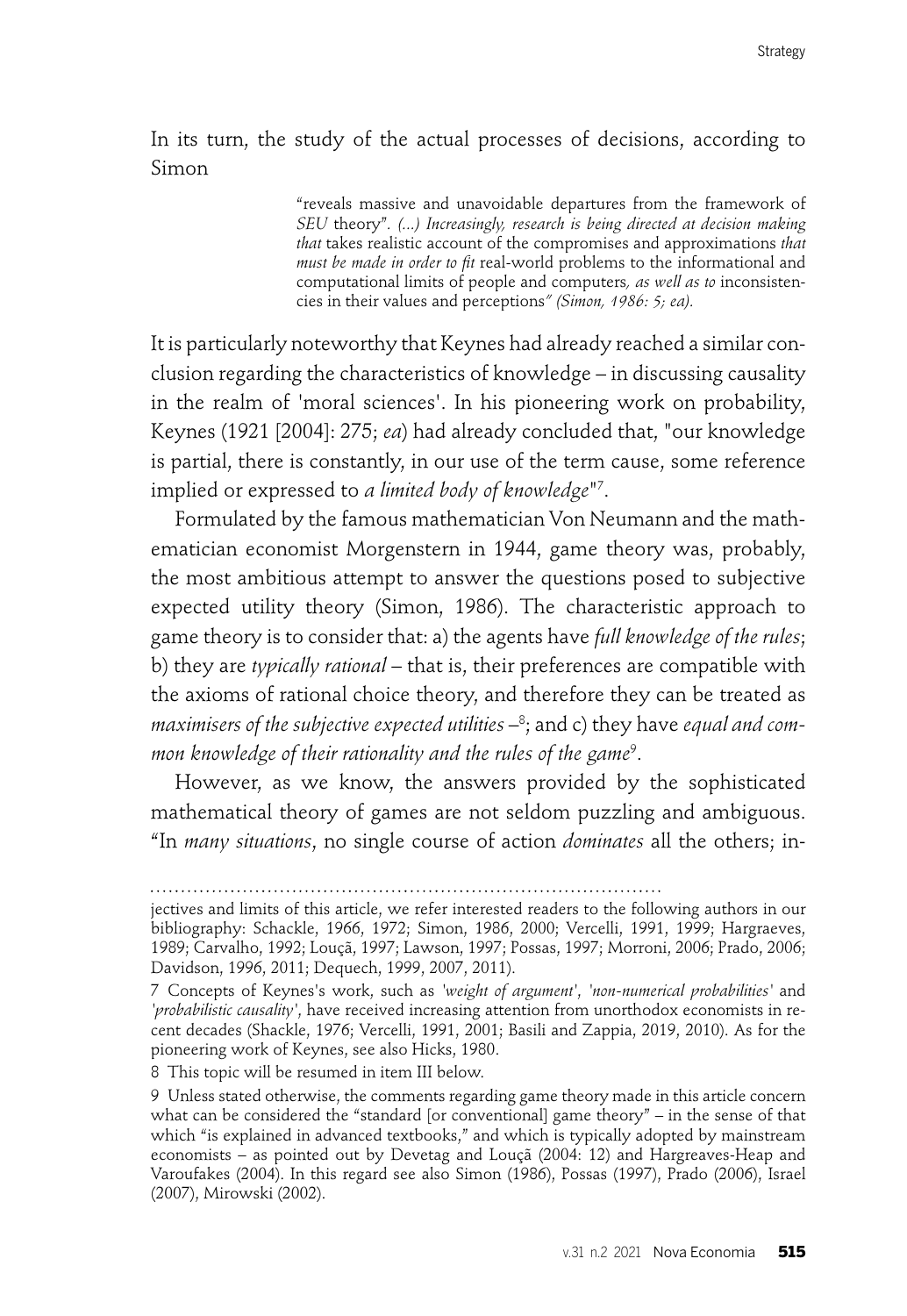stead, *a whole set of possible solutions are all equally consistent with the postulates of rationality*" (Simon, 1986: 7-8; *ea*).

Despite these and other limitations – as highlighted by Simon (1986 and 1993), Hollis (1994), Devetag and Louçã (2004), Hargreaves-Heap and Varoufakes (1995, 2004), Mirowsky (2002), Bunge (1997,1999), Possas (1997) and Prado (2006), among others –, the dissemination of the standard game theory in several areas of the economy has been very widespread – especially among mainstream economists –, and even other disciplines in the social sciences, such as political science and law, have also started to use it widely.

However, as pointed out by Devetag and Louçã (2004),

*"[w]hile nowadays theoretical and applied I.O., contract theory, microeconomics, and even individual decision theory as applied to inter-temporal choice are completely pervaded by* subtle game-theoretic nuances and increasingly and obscure concepts*, it is quite interesting to note that, already in the 40s, several military officers at RAND corporation, where game theory had had its initial moments of glory, soon started to be absolutely dissatisfied with its developments, and began to consider its whole analytical apparatus* simply irrelevant as an aid to solve complex international policy problems*" Devetag and Louçã (2004: 12; ea).*

In fact, it is at least quite surprising (and even intriguing) that what was obvious to the military and to some of those responsible for game theory section of RAND some sixty years ago does not yet seem evident to the mainstream economists: "namely, that game theory can be a useful tool to analyze strategic interaction in a novel and rigorous way, but its solution concepts are *largely irrelevant except for simplest game* (and even here there might be disagreement (…)"(Devetag and Louçã, 2004:13;ea; Mirowski, 2002).

Based on a broad critical appraisal effort that resulted in two wellfounded books, Hargreaves-Heap and Varoufakes (1995, 2004) presented an assessment of game theory and its recent evolution that, besides being relatively synthetic and judicious, seemed very appropriate for the success of this our very brief approach to game theory.

> "The ambitions claim that game theory will provide a unified foundation for all *social science seemed misplaced to us ten years ago (when we writing this book's*  first version). It still does. Our book started life, all these years ago, with an at*tempt to discuss the variety of objections to this grand claim. some were associated with the assumptions of game theory* (for instance, that agents are instrumentally motivated and that they have common knowledge of rationality)*, some came from the questionable inferences draw from these assumptions*  (as when it is assumed that common knowledge delivers consistently aligned beliefs)*, and yet others sprang from the failure (even once the contro-*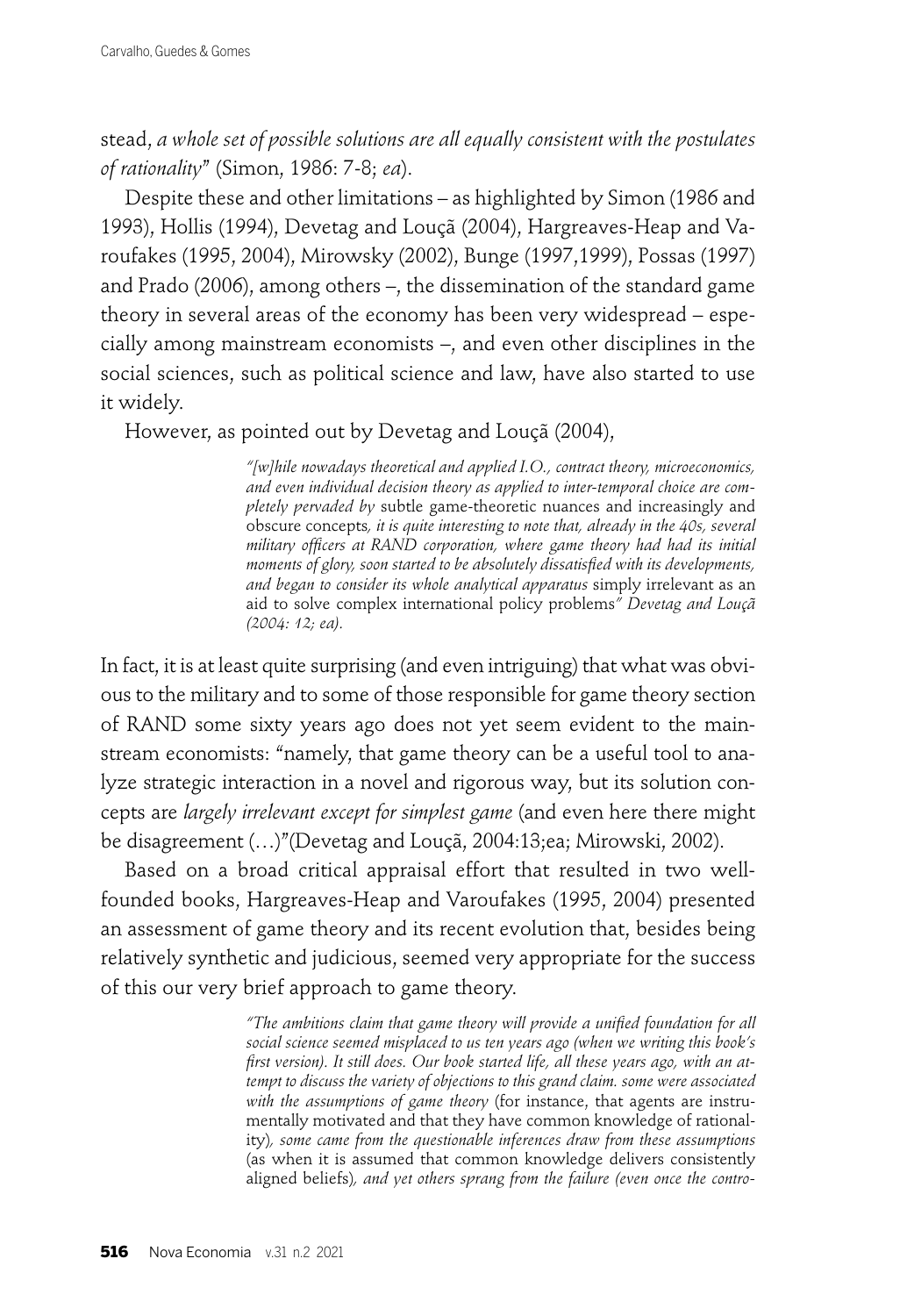*versial assumptions and the inferences are in place) to* generate determinate predictions of what 'rational' agents would, or should, do in important social interactions*.*

In the ten years that have come to pass, two things have happened: first, game *theory's appeal among social scientists grew in leaps and bounds. Second, many game theorists came to recognize the problematic nature of their subject matter. In this, we feel vindicated. For when our earlier book was published, it was criticised by some 'loyalists' as overly critical. It now seems that most of the criticisms in that book* have become widely accepted as true and fair*. Indeed, many of developments within game theory in the late 1990s and beyond are direct responses to this recognition.*

*The important developments of the last decade happened in three areas evolutionary game theory, the study of psychological games which stretch the limits of*  Homo Economicus*, and some clever laboratory experiments. All three have combined nicely to illuminate the* dialectical relationship between action and structure – *the very type of relationship that conventional game theory assumes away, to its detriment we fear (Hargreaves-Heap and Varoufakes ( 2004: 302; ea)".*

To make the basic viewpoints adopted in this article even more clear, we should also clarify, in this subitem, what we mean by economic mainstream<sup>10</sup>. From our perspective, the dominant economy can be characterised synthetically as follows: a) by methodological individualism (or reductionism) (Schumpeter, 1994; Bunge, 1997 e 1999; Vercelli, 1991; Hargreaves-Heap e Varoufakes, 2004; Hollis, 1994; Louçã, 1997; Prado, 2006); b) by using the hypothetical-deductive method (Hollis e Nell, 1977; Vercelli, 1991; Lawson, 1997; Mirowsky, 2002; Hollis, 1994; Louçã, 1997; Prado, 2006); c) by adopting the maximising rationality axiom (Simon, 1986, 2000; Vercelli, 1991; Shackle, 1972; Possas, 1997; Hargraves, 1980; Louçã, 1997, Prado, 2006)11; d) by using the equilibrium norm (Louçã, 1997; Lawson, 1997; Kaldor, 1985; Shackle, 1972, Vercelli, 1991, Possas, 1997; Ingrao e Israel,  $2000$ ; Prado,  $2006$ <sup>12</sup>, and e) by assuming the widespread applicability of the so-called ergodic theorem to economic processes (Georgescu-Roegen, 1971; Vercelli,1991; Louçã,1997; Davidson, 2011; Mirowski, 2002; Arthur, 2010; Possas, 1997 e Carvalho, 2020)13.

10 This is undeniably a controversial issue that will not be discussed here because it is outside the scope of the article and because the space limitation does not allow it. The intention here is to just make our viewpoint explicit and try to shed additional light on the relationship between the mainstream and the standard game theory. In this regard, see (Possas, 1997; Prado, 2006; Dequech, 2003; Hargreaves-Heap and Varoufakes; 2004; Lawson, 1997; Louçã, 1997).

11 This point will be retaken in item III below.

12 Not always properly explained – either as an assumption or as a result (to be demonstrated in the latter case), or as the resting state of a system, or as the evolution between two successive resting states.

13 Although unusual – indeed, prominent mainstream authors who explicitly reiterate er-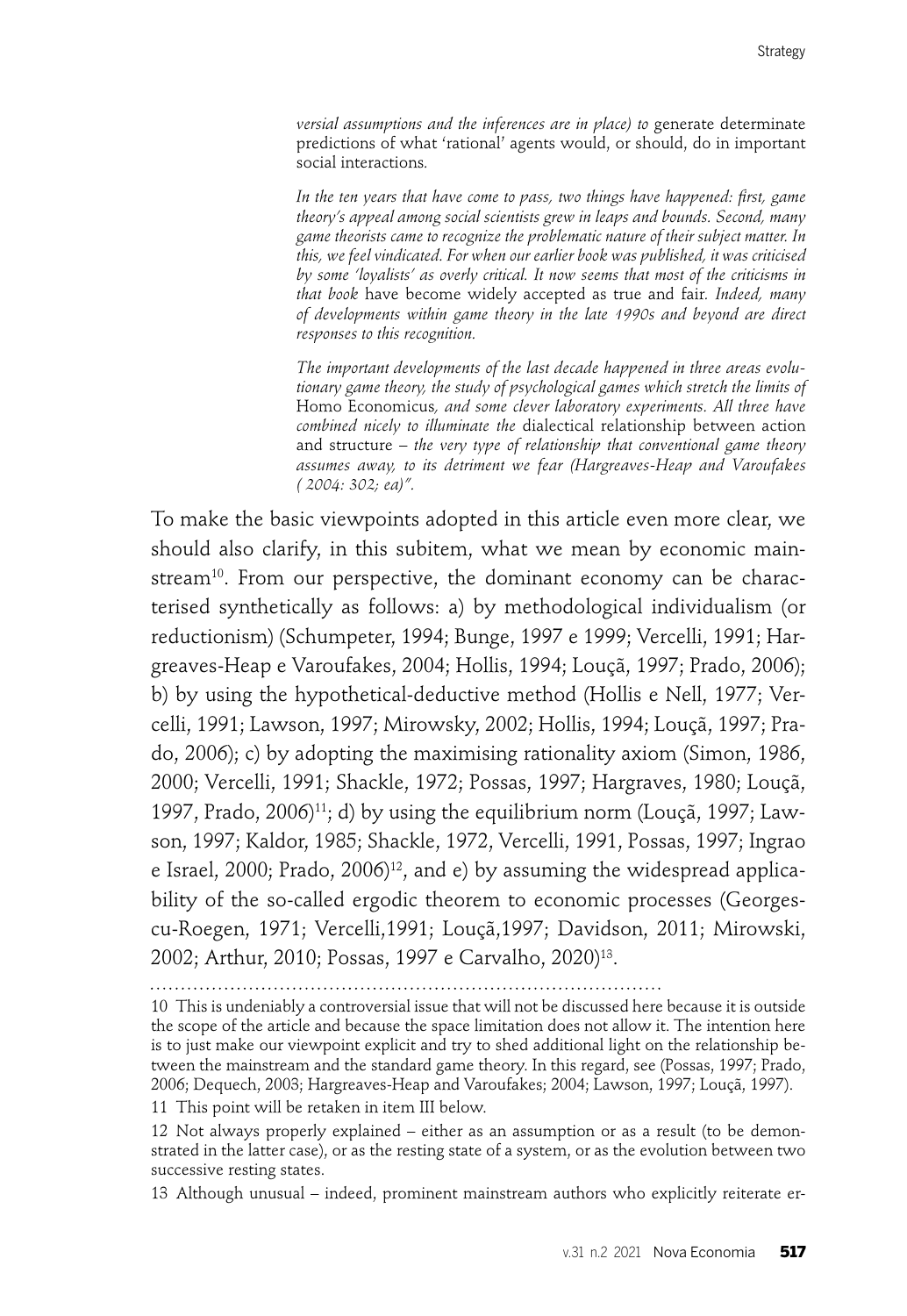Regardless of the merits and potentialities of game theory – or rather, game theories<sup>14</sup> (Davis, 1997; Israel, 2007), especially non-standard (or non-conventional) versions – the point to note is that they are drastically restricted (or even rendered unfeasible), once they are subjected to the unavoidable limitations of the economic mainstream and its axioms and basic assumptions (as seen above).

This is the case, for example, with the cooperative games approach – which apparently has better potential to deal with the interdependence/ interaction of the players – but which was neglected, not by chance, due to the non-cooperative approach (with Nash equilibrium), by mainstream economists (Israel, 2007; Hargreaves-Heap and Varoakufes, 2004). Something quite similar also occurs with evolutionary games – which introduced more realism in the treatment of institutions – and with psychological games (which increased the complexity of the approach to human behaviour): they can only preserve their heuristic potentials and introduce a higher dose of realism when not used together with the mainstream paradigm<sup>15</sup> (Devetag and Louçã, 2004; Hargreaves-Heap and Varoakufes, 2004; Possas, 1997).

### 2.2 Choices and strategies

In this context of standard game theory, the term *'strategy'* has been (and is) used in a very specific (and restrictive) sense – from the point of view of these authors – and, besides that, is not compatible with how the notion has been adopted traditionally in the field of 'military art', in the social sciences or even in most of the approaches to innovation strategies.

In fact, in this mathematical theory, *'strategy'* is assimilated to choice – not any choice, a choice with interdependence, in which the agent "does 

15 From our point of view, the so-called mainstream is constituted – due to the criteria previously explained – by the neoclassical schools (neo-Walrasian and Marshalian aspects), by the old neo-Keynesian and monetarist schools, and by the recent new-classical and new-Keynesians ones (Possas, 1997, Prado, 2006; Dequech, 2007; Lawson, 1997; Louçã, 1997). By the way, what we calling, in generic terms, mainstream economics would correspond, approximately, to what Prado (2006) calls reductionist microeconomics, at the microeconomic level

godicity in the economy are effectively few (Samuelson, 1969; Lucas and Sargent, 1981) (in this regard, see Vercelli, 1991 and Davidson 2011) –, the characterization of the dominant economic thinking, as being strictly linked to the supposed validity of the ergodic theory, finds, on the other hand, strong support in several non-orthodox authors we consider here.

<sup>14 &</sup>quot;The definition of game theory is very broad. There really isn't a 'theory' of games; there are in fact many theories" (Davis, 1997: xiv).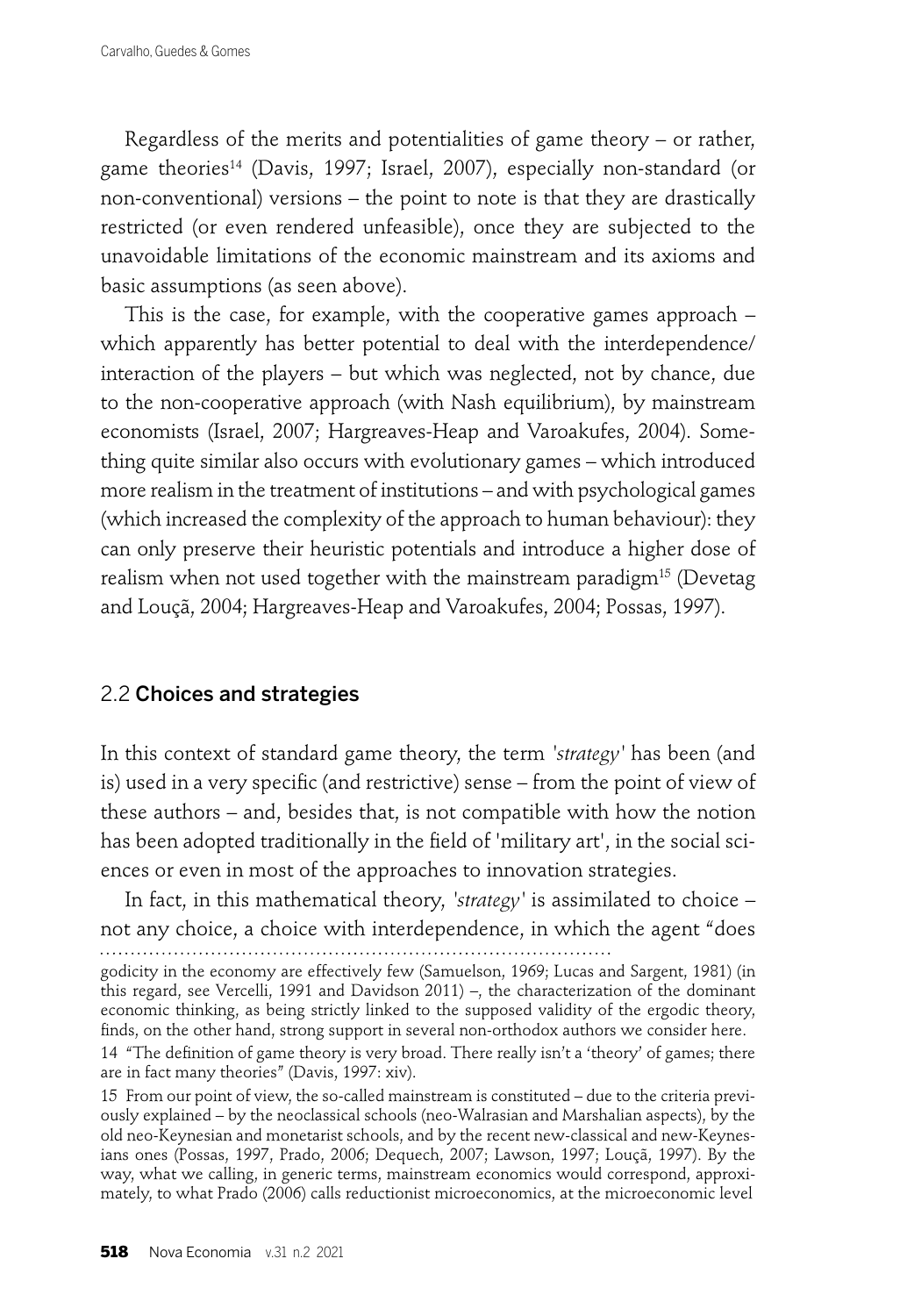not have *complete* knowledge, for he does not know *which* thing his opponent *will* do (...); [but] he knows what things his opponent can do" (Shackle, 1972 [1992]:161; *ea*). It is not, therefore, a situation of *typical rational choice*, since there is no *complete knowledge*.

Indeed, as insightfully observed by Shackle (1972 [1992]:183; *ea*), it is a circumstance of "*quasi-rational* choice of conduct": the agent does not know exactly what the opponent will do, but is supposedly aware of all possibilities of action. Or, to quote a very fortunate and perceptive expression of Georgescu-Roegen (1971:122; *ea*), these are "situations where the exact outcome is not known but *the outcome does not represent a novelty*". On the contrary, the usual sense of strategy does not ignore the existence of surprise – "(...) the most powerful and incisive element in the whole art of war (...)" (Shackle, 1972 [1992]:161) – and novelty (Ancona, 1989a).

De facto, strategy assumes radical/strong uncertainty – in the sense in that it cannot be reducible to a probabilistic risk, as already seen before  $-16$ , bounded rationality<sup>17</sup>, incomplete information, significant interdependence and/or inconsistency of the agents' behaviour<sup>18</sup>, which characterise, contrary to what mainstream economists think – the main important and frequent circumstances in which human decisions are made –, not just those of an economic nature (Keynes, 1937; Schakle, 1966,1972 ; Simon, 1986, 2000; Hargreaves, 1989; Vercelli, 1991, 1999; Carvalho, 2020; Dequech,1999; Marroni, 2006).

In a hypothetical opposite situation, if the future is known – feasible of a *perfect complete prediction* (see below) – and the expectation of a certain event is certain, the conceivable choices regarding that future would in practice be reduced to a single one – the hypothetical choice *('strategy')*  that maximises profits and/or utility (Morroni, 2006; Dosi and Egidi, 1991; Simon 1986).

Therefore, a *perfect complete prediction* is equal to certainty and presupposes, simultaneously, a perfect knowledge of the actual results (theoreti-

<sup>16</sup> Schackle, 1966, 1972; Simon, 1986, 2000; Vercelli, 1991, 1999; Hargraeves, 1989; Carvalho, 1992; Louçã, 1997; Lawson, 1997; Possas, 1997; Morroni, 2006; Prado, 2006; Davidson, 1996, 2011; Dequech, 1999, 2007, 2011).

<sup>17 &</sup>quot;The term 'bound rationality' is used to designate rational choice that takes into account the cognitive limitations of decision-maker – limitations of both knowledge and computational capacity" (Simon, 1987: 266).

<sup>18</sup> Conditions which are particularly frequent in oligopolistic market structures (Dosi *et al*., 1990; Freeman and Soete, 1997; Nelson and Winter, 1982; Tidd *et al*., 2005).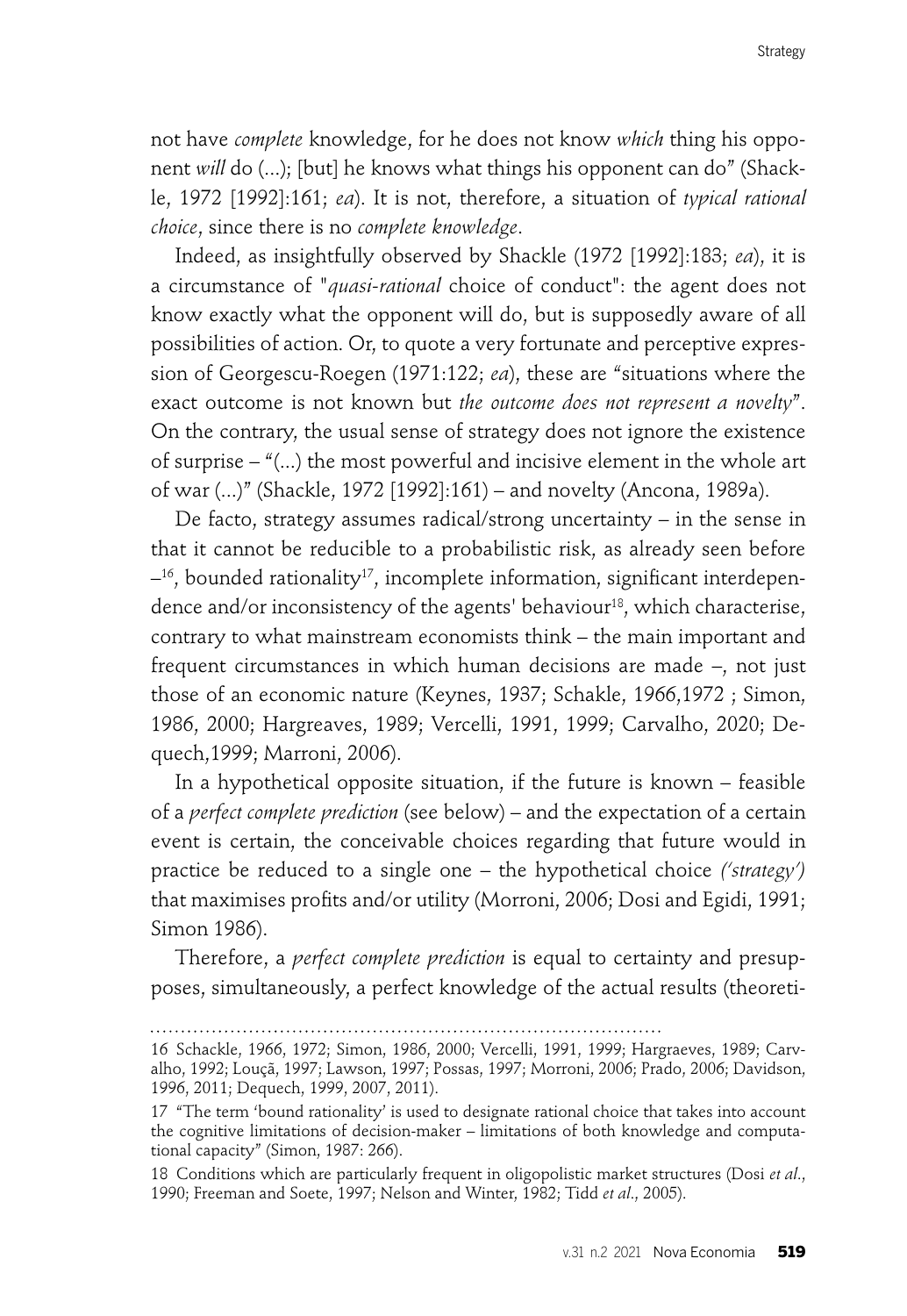cal knowledge) and a complete *information processing ability*. In turn, an *imperfect complete prediction* equals risk – objective or subjective estimation of probability distributions of all possible events. *Imperfect complete prediction*  also supposes – as in *perfect complete prediction*, a complete *information processing ability* (Morroni, 2006; Dosi and Egidi, 1991; Heiner, 1983). In an *imperfect complete prediction* situation, the sum of the probabilities of all expectations would be equal to one, and there would exist space for various choices *('strategies')*, *all known*, associated with the different risks involved.

The circumstance would change significantly, also from the point of view of the *strategies*, if the future is subject to an *incomplete prediction* – radical/strong uncertainty, this is, the impossibility of knowing the future events and, consequently, the not certainty associated with the expectations related to the occurrences to coming (Keynes, 1937; Shackle, 1972; Davidson, 1996; Dosi and Egidi, 1991; Morroni, 2006).

*Incomplete prediction* would result in a) *substantive uncertainty* (see next) – because of the combination of an *incomplete* knowledge of the list of possible events, due to a changing future, with a *complete information processing ability* – or in b) *procedural uncertainty* (see next) – resulting, alternatively, from the association of a *complete* knowledge of the list of possible events with an *incomplete information processing ability* (Marroni, 2006; Dosi and Egidi, 1991; Simon, 1986). In these last two cases of *incomplete prediction*, the sum of the expectations – which can be considered as propositions about the probabilities that certain future events will happen – would not be equal to the unit and the conceivable *strategies* would be multiple and would not be restricted only to known and/or perfectly predictable events and behaviours (Morroni, 2006; Keynes, 1937, 1921; Shackle, 1972, 1961; Davidson, 1996).

According to the authors (Dosi and Egidi), the terms *substantive uncertainty* – "the lack of all the information which would be necessary to make decisions with certain outcomes"(Dosi and Egidi, 1991: 145) – and *procedural uncertainty* – "[the] limitations on the computational and cognitive capabilities of the agents to purpose unambiguously their objectives, given the available information" (Dosi and Egidi, 1991: 145) – are clearly used in strict analogy with Herbert Simon's distinction between substantive and procedural rationality19.

19 Conditions which are particularly frequent in oligopolistic market structures (Dosi *et al*., 1990; Freeman and Soete, 1997; Nelson and Winter, 1982; Tidd *et al*., 2005).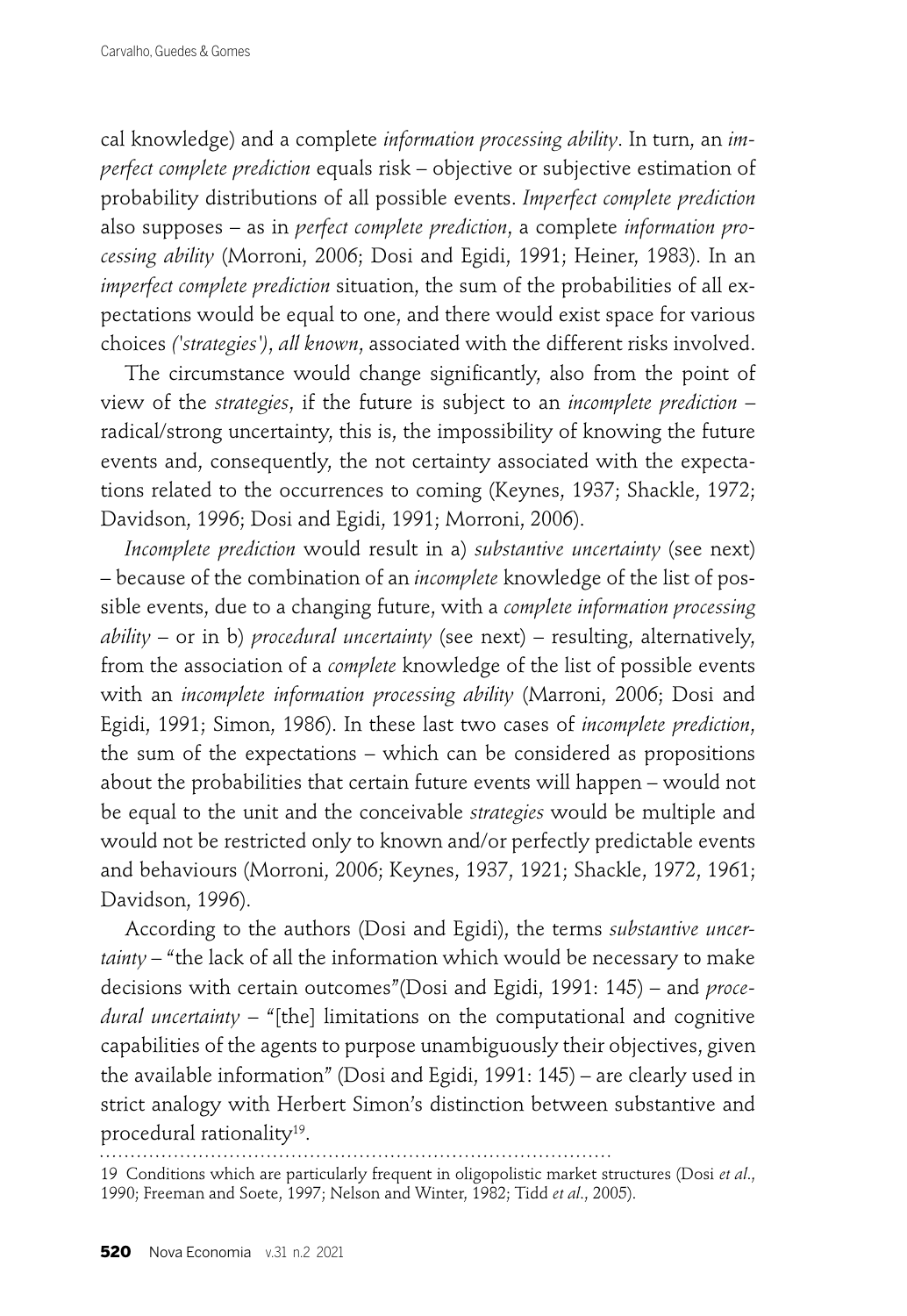In this way, strategies would confront the complexity of the environment, the radical/strong uncertainties, the novelties and changes that an unpredictable future can bring. Strategies would then be formulated, implemented and adapted – under conditions of *radical uncertainty* (*substantive* and/or *procedural*) and usually modified in the light of new information and knowledge (Keynes, 1937; Shackle, 1972; Simon, 1986; Arthur, 1992; Dosi and Egidi, 1991; Tidd *et al*., 2005; Morroni, 2006).

Generally speaking, *strategies* would occur, basically, in *nonergodic* (changeable) *systems/processes* (Georgescu-Roegen, 1971; Davidson, 1982- 83, and 2007; Vercelli, 1991) or in *open systems* – according to the concept of critical realism (Lawson, 1997; Bhaskar, 2008). *Choices*, in turn, would be attributes, mainly, of the *ergodic* (immutable) or *closed systems*. 20

At this point, it seems timely to make a brief digression. The notion of *strategy* proposed in this article only makes sense in conditions of *incomplete prediction*, plus the circumstance that adjustments of forecast errors *is time consuming* (there are *significant lags*) and/or imply *non-negligible costs*. That is, if adjustments were immediate and/or with negligible costs – which, in general, does not prevail in the most relevant economic decisions (Keynes, 1921, 1937; Shackle, 1972; Davidson, 1996; Simon 1996) – there would be no signifi cant practical difference between the *incomplete prediction* of the future on the one hand, and the *perfect complete prediction* and the imperfect complete prediction, on the other. And, in this case, the notion of *strategy* would cease to make sense, for it would not distinguish itself from *choices*.

From this point of view, strategies could be considered in the *strict sense* (and *strong*) of the term – and in a manner compatible with the interpretation usually attributed to this notion outside the mainstream economy –, since they would be *developed, implemented and adapted* under *radical/strong uncertainty and nonergodic conditions* (Morroni 2006; Tidd *et al*., 2005; Shackle 1972; Simon, 1993; Vercelli, 1991).

According to the perspective proposed here, *'strategies'* (or choices) adopted under conditions of certainty or risk should be considered in the *non-strict sense* (or weak) of the term, since, in such circumstances, *'strategies'* (or choices) would not confront surprises, novelties or even unforeseen events (Keynes,1937; Shackle, 1972; Simon,1993; Vercelli, 1991; Morroni, 2006).

<sup>20</sup> This conception is, to a certain extent, compatible with the ideas found in Hicks (1980), for instance. See, in relation to this last point, Davidson (2011).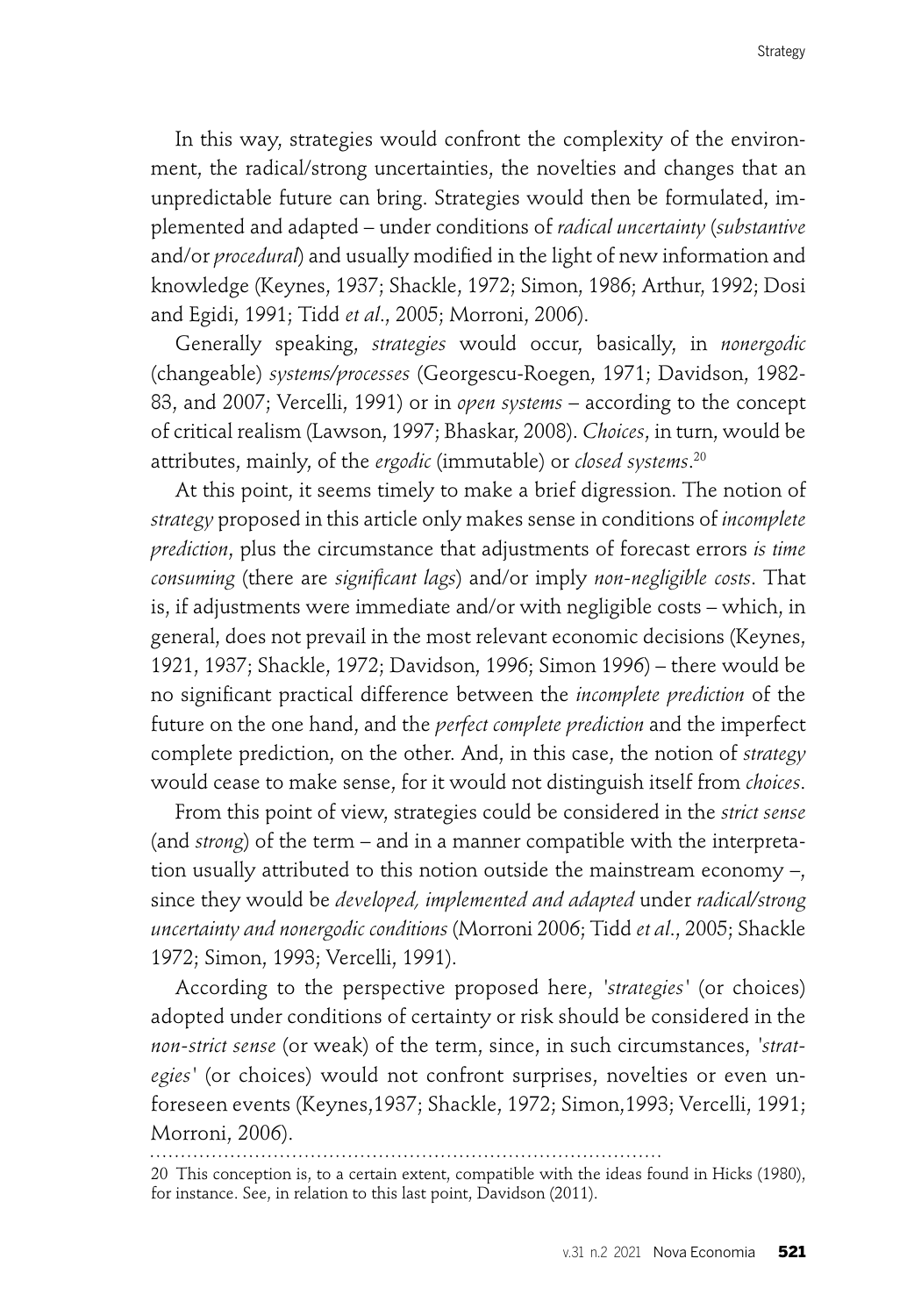Thus, it would be more appropriate to call them, perhaps, *choices under certainty conditions*, or yet *choices under risky conditions* (or even just *choices*), rather than *'strategies'* – as economists who adopt standard (or conventional) game theory as a theoretical framework do, for instance. According to our standpoint, *strategy* denomination, in the *strong sense* (strict) of the term, would apply only to circumstances in which *radical/strong uncertainty*, incomplete information, significant interdependence/interaction, and conflict of real or potential interest and/or inconsistent behaviour of agents are observed (Shackle, 1972; Simon, 1986, 1993; Tidd *et al*., 2005).

Additionally, it seems useful to highlight the existence of a clear convergence between this proposition adopted here and the argument developed by Shackle (1961), regarding the distinction between the concepts of *decision* and choices. It is worth remembering that the similarity in question becomes even more evident when it is stressed that the definition of *strategies* in development here, considers the latter as a subset of *decision-making*, in line also with Simon's (1993) conception (see item *III* below).

In order to better clarify the nature of *strategies*, an additional distinction must be made between the former and the notion of *crucial decisions*, originally proposed by Shackle (Davidson, 1996). From our viewpoint, not every *crucial decision* – for example, a routine investment decision – would be configured as *strategies*. That is, *strategies* would be only a subset of the *crucial decisions*, since the latter is not just about *'big questions'* (or 'big decisions'), as in the former case (Simon, 1993; Barney, 1995) (see below)

## **3 An Attempt to define strategies**

It may not be a total waste of time to seek to organise ideas with a view to obtain some theoretical and explanatory progress on the notion of strategy – notwithstanding, the previous considerations about the lack of agreement on this matter in the several areas in which it has been discussed. Perhaps the actual difficulty can be circumvented from an appropriate theoretical perspective – despite the entanglement of sometimes even conflicting notions of *strategies*.

Such a perspective has as starting point the Simon's (1986, 1993) contributions in the so-called *decision-making theory* in general, and especially in the more specific field of *strategy*. The subject of strategy had already been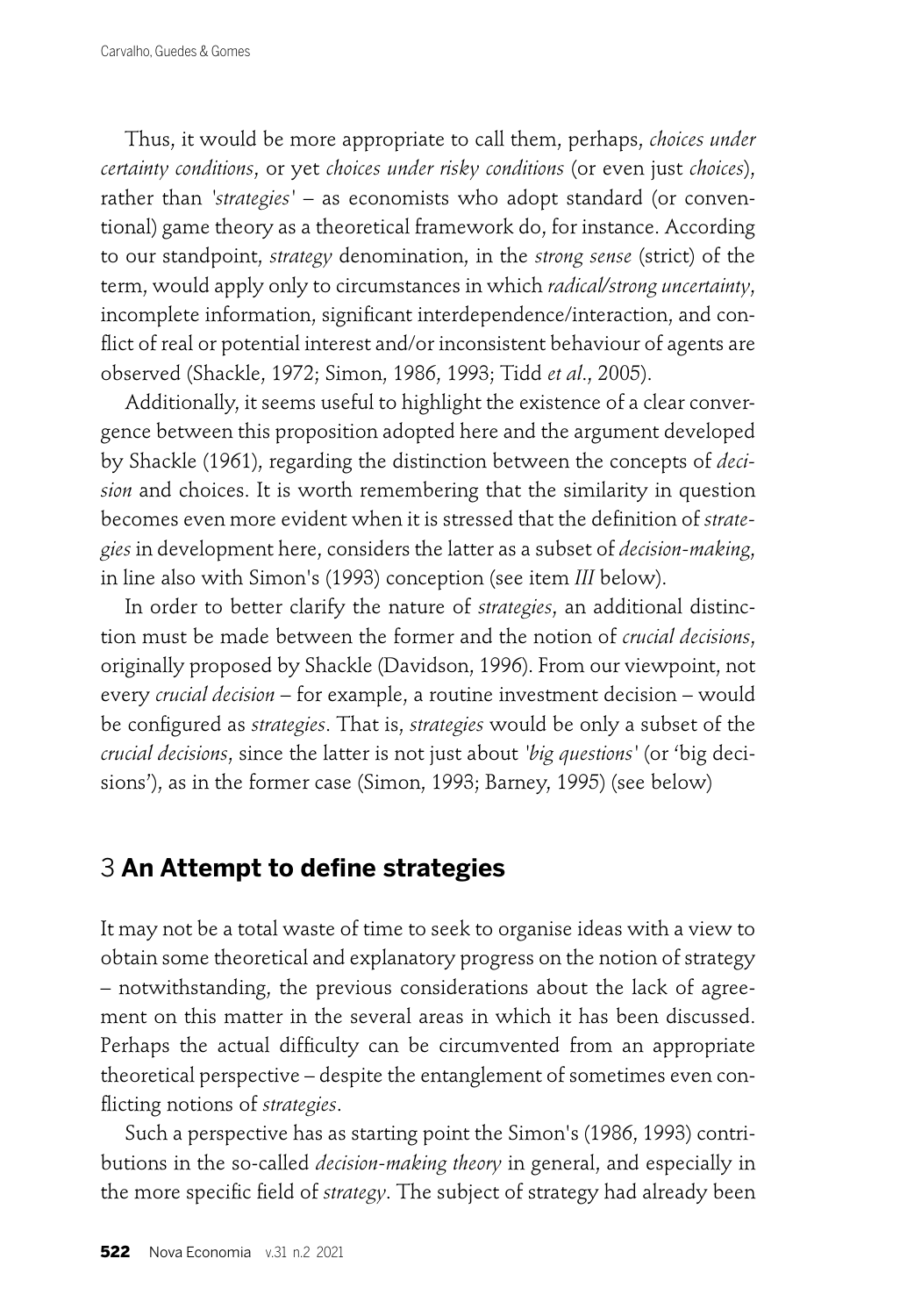treated unsystematically in some others works by this influential American polymath (Simon, 1996, 1978). However, it was just in a specific article – written for a special issue of the infl uential *Strategic Management Journal –* that Simon approached straighforwardly the question of strategy and proposed the following definition: "[s]trategy, one might say, is *decision making* that deals with the *'Big Questions'*" (Simon, 1993:131; *ea*) 21.

More specifically, the definition proposed by Simon (1993) seems to offer a way to remove the notion of *strategy* from the apparent dead-end that the profusion of schools, approaches and definitions has caused (Mintzberg *et al*., 2003; Rumelt *et al*., 1991; Rumelt *et al*., 1995; Whittington, 2002). At the same time, the Simon's (1993) definition is also compatible with most of the main characteristics that are usually attributed to *strategies* (Langlois and Robertson, 1995; Mintzberg *et al*. 1998).

Besides this, the definition of *strategy* suggested by Simon (1993) is still consistent with much of the recent research related to innovation strategies, in general, and technological innovation strategies in particular (Freeman and Soete, 1997; Tidd *et al*., 2008; Pavitt and Steinmueller, 2002). Likewise, the definition of Simon is also congruent with the interpretation that was consolidated in the field of military studies (Ancona, 1989a; Clausewitz, 1989) and with several influential approaches in the social sciences (Lindblom, 1980; Chandler, 1962, 1995).

With respect to the influential definition of *strategies* proposed by Chandler (1962, 1995), the compatibility is not total. Actually, the inclusion of objectives (or targets) as part of the *strategies* suggested in the delimitation of the emeritus US business historian render it not entirely consistent with Simon's definition (1993), although the similarities are, undeniably, significant. De facto, the objectives are part of what, as we know, Simon (1986) addresses as *problem-solving*, and they are thus excluded from his delimitation of *strategies*.

Besides being non-restrictive, the definition adopted by Simon (1993) places *strategies* within the appropriate framework of *decision-making* theory. By situating *strategies* in this field, Simon establishes a critical dialogue with both "[t]he classical formal theory [normative] of decision making" (Simon, 1993:134; Fishburn, 1987) and "[t]he concept of rational behavour"

<sup>21</sup> Barney (1995), for instance, considers strategies as equivalents to *big decisions*. For perspectives consistent with this approach proposed by Simon, see Nelson, 1995; Freeman and Soete 1997; Pavitt, 1990; Langlois and Robertson ,1995; Morroni, 2006.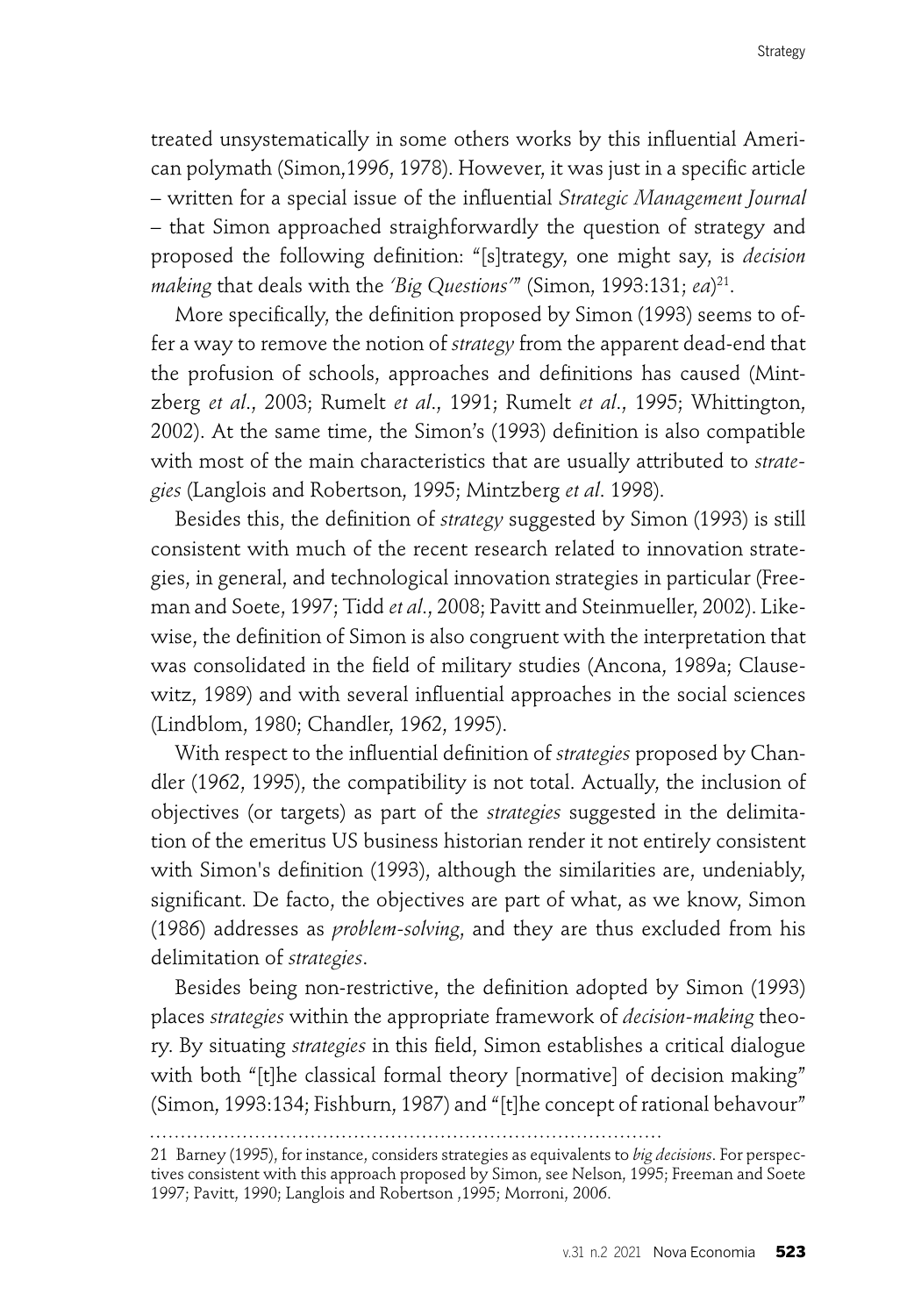### (Sen, 1987: 68)<sup>22</sup>.

It should be stressed that the descriptive (or positive) *decision-making* approach proposed by Simon and his collaborators is not confined to the theoretical dimension, but also incorporates a great empirical concern. Regarding the attention paid to the empirical dimension, the influential book by Cyert and March (1992) –Simon's outstanding contributors – must also be detached.

With regard to the experimental results, it should be either highlighted – as it was appropriately appointed by Marroni (2006:  $66$ )<sup>23</sup> – that "[t]he pioneering works concerning experiments on cognitive anomalies in perception and in the process of choice that prevent full rationality and optimisation were carried out jointly by D. Kahneman (...) and A. Tversky".

In the same line, but based on a well detailed and extensive survey of the experimental results<sup>24</sup>, McFadden pointed out at least *twenty-five types of cognitive irregularities* that results in the formulation of problems of choice, which are incompatible with perfect [full] rationality. Analogous way, he concluded either "(...) that *perception-rationality fails, and that the failures are systematic, persistent, pervasive, and large in magnitude*" (MacFadden, 1998: 28; *ea*).

Complementary to the previous arguments, Simon (2000) also added the perspective that the

> "classically defined rationality, according to Albin [1998] simply go far beyond *the capabilities of human actors to deal with the word's complexities. These are the* 'barriers and bounds to rationality'*.*

> *However, Albin's critique is somewhat distinct from and complementary to the critique of Tversky and Kahneman [and McFadden], and of Carnegie revisionists of the theory of the firm. Albin's being based primarily on logical, the others primarily on empirical considerations. (...) his [Albin] chief argument is a logical* and mathematical one*: that human computation, being at most as powerful as a Turing machine,* falls short*, a priori, of the demands of classical theory. The*

22 It should also be mentioned that Simon's approach establishes an important connection with the so-called *problem-solving theory*, originated from cognitive psychology, but which has received increasing attention in the areas of artificial intelligence, of neuroscience, and from some economists (Simon, 1979 and 1986; Dosi and Egidi, 1991; Tversky and Kahneman, 1974; Kahneman, 2003.

23 "Among the numerous papers by these two authors, see, for instance, Tversky and Kahneman (1974, pp. 3ff., 1992, pp. 44ff.); Kahneman and Tversky (1979, pp. 17ff., 1996, pp. 582ff.); Tversky and Fox (1995, pp. 93ff.); Kahneman (2003, pp. 1449ff.)" (Morroni, 2006: 66).

24 "There are excellent surveys of behavioral decision theory by Camerer (1998), Machina (1989), Rabin (1997), and Thaler (1991); to reduce the overlap, I abbreviate my discussion of the areas of choice under uncertainty and behaviour in games which are emphasised in these surveys" (McFadden, 1998:16).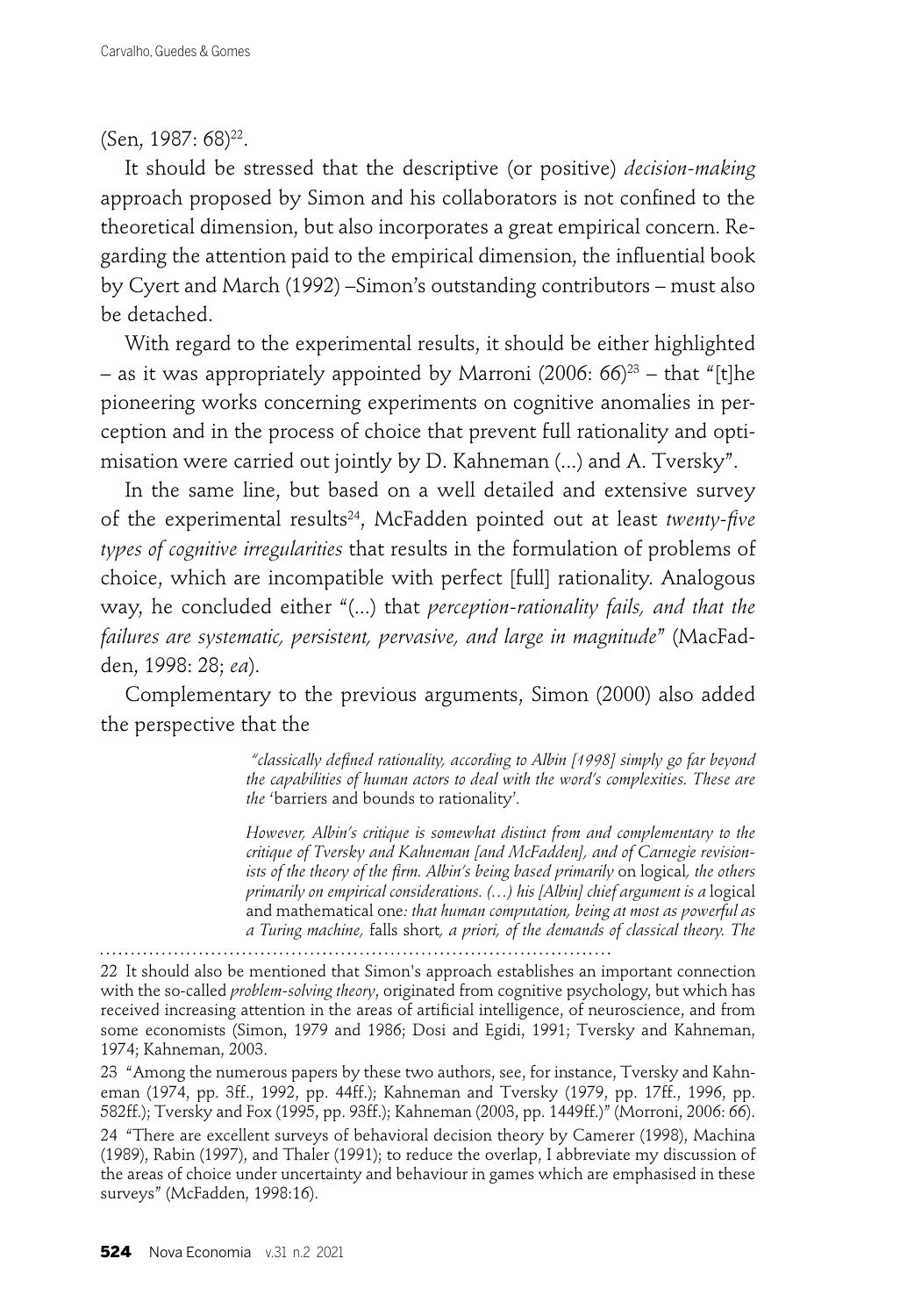*argument has a number of distinct components* deriving from Gödel's theorem in modern logic*, from* computational complexity theory *developed in computer science, and from the* theory of cellular automata*" (Simon, 2000: 245-6; ea)25.*

Furthermore, it can be postulated that strategies – that is typically a threestep process (development, implementation and adaptation) (Tidd *et al*.,  $2005$ <sup>26</sup> – are usually formalised in plans, that result, in turn, from a more or less detailed planning process. Likewise, these plans jointly articulate, structure and coordinate the companies' chief aims, their strategies, their top-level decisions and the intermediate (or operational) goals (Morroni, 2006; Rumelt *et al*., 1991).

Depending on the complexity and comprehensiveness, *strategies* (and their plans) can be subdivided into partial, relatively specific sub-plans (Whittington, 2001; Mintzberg *et al*. 2003). Often companies adopt, regarding *strategies*, a sequential aiming (or adaptive behaviour), which can be described as a dynamic process of retroactive adjustment of intermediate goals, based on new information/knowledge obtained in the organisation itself and/or economic environment – including competitors (Morroni, 2006; Simon, 1986).

This process consists of the successive examination of the partial objectives, which enables the implementation of the adaptive and sequential decision-making. This procedure is carried out on the basis of performance feedbacks – resulting from the monitoring of the successive attempts of success and failure – which, in turn, result from adjustments previously made (Morroni, 2006; Simon, 1986; Cyert and March, 1992).

Furthermore, the targets of these processes are to refine *strategies* and their implementations, reduce the costs and time involved in retroactive adjustments – that is, increase the *degree of flexibility* of the *strategies* and implementation procedures –, avoid premature commitment with a *strat-*

<sup>25</sup> For a broader and more critical discussion of the important issue of rationality in economics – which would certainly go beyond the scope and limits of this article – we refer readers to the following authors in our bibliography: Bunge 1985; Hollis and Nell, 1977;Tversky and Kahneman, 1974; Sen, 1987; Hargreaves, 1989, Hollis, 1994;Simon, 1978, 2000; Vercelli, 1997; Louçã, 1997, Lawson, 1997;MacFadden, 1998;Kahneman, 2003; Hargreaves-Heap e Varoakufes, 2004;Morroni, 2006).

<sup>26</sup> *Strategies*, like most *decision-making*, should also be conceived as "the terminal act of a problem-solving activity, preceded by the formulation of the problem itself, the identification of the relevant information, the application of pre-existing competences [capabilities] or the development of new ones to the problem solution and, finally, the identification of alternative courses of action" (Dosi and Egidi, 1991: 150).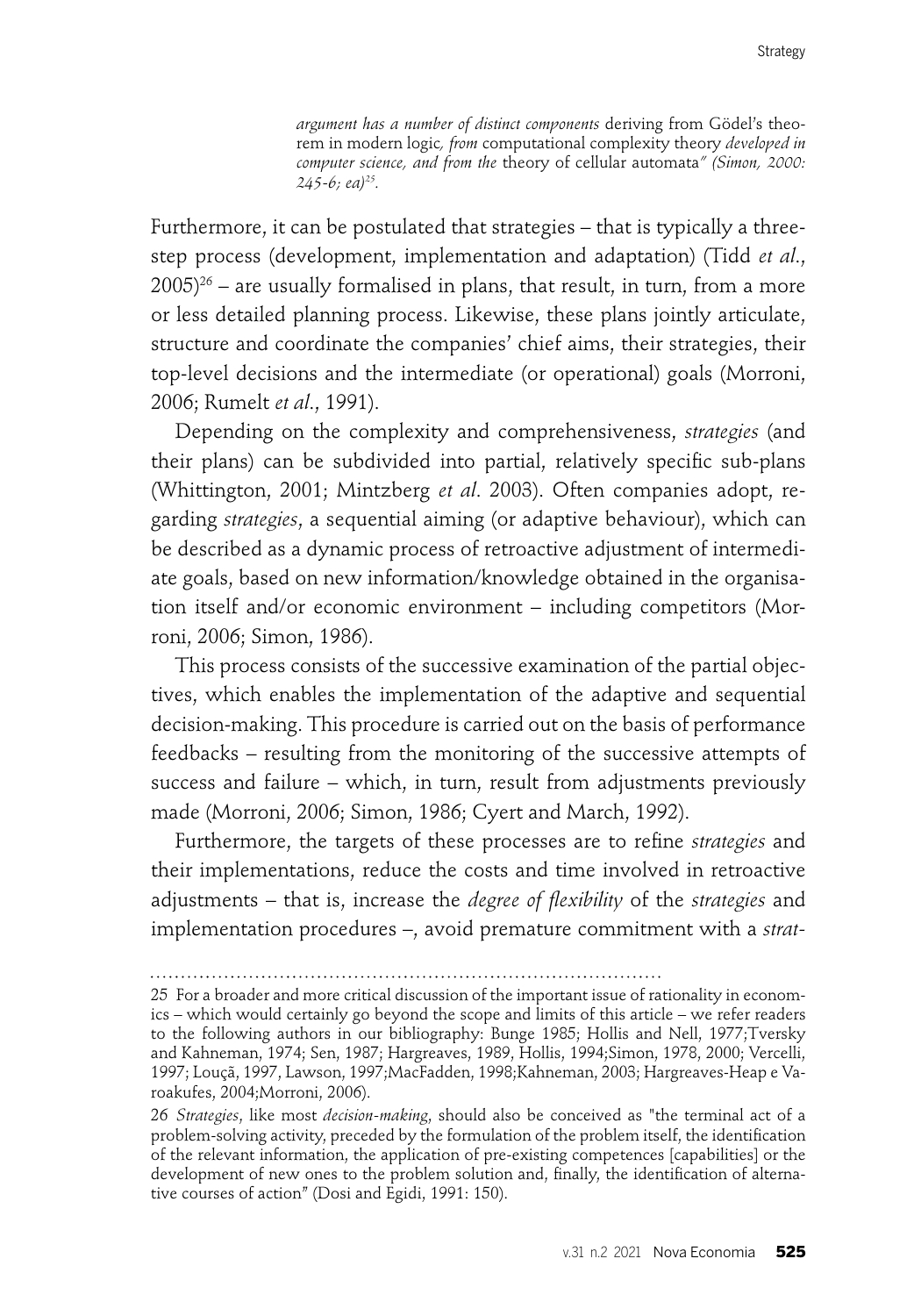*egy* and its implementation process (Morroni, 2006; Simon, 1986; Cyert and March, 1992; Vercelli, 1991).

## 4 **Probable determinants of the strategies**

Before starting this new item, it is necessary to give a brief explanation of an epistemological nature. Given that it does not seem an easy task (even when possible) to establish a clear hierarchy among the *causes* (or the necessary conditions) related to *strategies* and that the ranking of the *causes* looks to be, besides that, sectorally variable and along the time, it would be too pretentious and even reckless to postulate the *status of determinants* to the *factors* under examination.

It may be more prudent and appropriate, therefore, to call them alternatively *probable determinants*, given that if something *'usually'* happens – how Keynes (1921; see below) and also evolutionary biology tells us – this does not mean that it *'always'* happens (Mayr, 1982)<sup>27</sup>. Indeed, in addressing the subject of *causality*, Keynes (1921[2004]: 275) had already proposed that "[i]t has also been convenient to speak of causal relations between objects which do not strictly stand in the position of cause and effect, and even to speak of *a probable cause*, where there is no implication of necessity and where *the antecedents will sometimes lead to particular consequents and sometimes will not*" (*ea*).

In this sense and drawing inspiration from Davidson (2011) and Mayr (1982), it's possible to postulate that there are *uncertainties* regarding the *causes of past events* whenever it's not possible to conceive *a full list* of the respective causes and/or no one can assigns *probabilities*/*weights* to all of them because the *data is incomplete* – there are *epistemological* and/or *ontological uncertainties* concerning the *causes of previous facts* –, so that they are not always perfectly orderable (or even orderable) (Keynes, 1921; Hicks, 1980)<sup>28</sup>.

<sup>27</sup> Regarding to the complex and relevant question of causality in economics, see, for example, Marshall, 1920; Keynes, 1937, and 1921; Kaldor, 1985; Georgescu-Roegen, 1971; Simon, 1987; Hicks, 1980; Vercelli, 1991; Lawson 1997. For the discussion of causality in general, see Bunge, 1997; Bhaskar, 2008; Ziman, 2000.

<sup>28</sup> As for the uncertainty – or indeterminacy, in the biology parlance – of (past) events in biological sphere, the arguments of Mayr (1982), the eminent evolutionary biologist, seems to be broadly consistent with our viewpoint introduced above.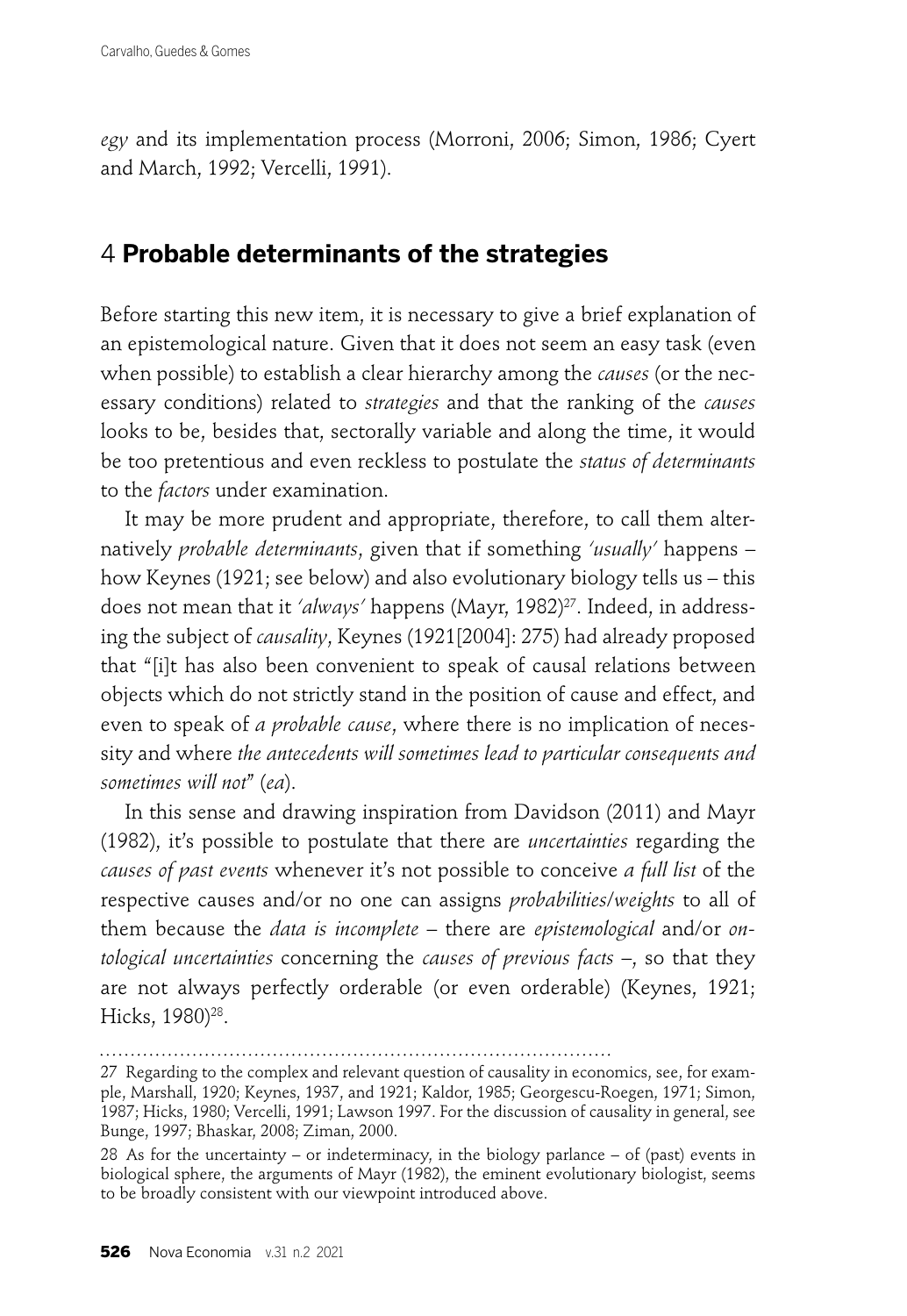Putting it differently, the *retrodiction* of *historical processes/ongoings* – by frequently involving events subject to (ontological and/or epistemological) *uncertainty* – tends to be incomplete and/or provisional, since 'historical facts' are also subject the changes that new discoveries and knowledge usually bring (Keynes, 1921; Shackle, 1966; Mayr, 1982; Ziman, 2000).

Considering that we adopt here the conception that *strategies* are a subset of *decision-making* it seems reasonable to address the issue of the *probable determinants* of strategies from the analogous problem of the *probable determinants* of decision-making. Although the approaches to decisionmaking were initially dominated by the individual perspective, currently the conception that *decision-making* is of a collective organisational nature, at least at the corporate and political level, is gaining momentum – since that these agents and/or organisations are complex (or collective) (Simon,1978; Vercelli, 1999; Cyert and March, 1992; Morroni, 2006).

In the scope of organisations, there seems to be a relative consensus that the main conditioning of *decision-making* include hierarchical relationships; ownership structures and, in particular, the attribution of responsibilities – notably for those involved in *decision-making* – and control rights; the objectives of the companies; the rules and norms relating to collective decisions; the degree of rationality of agents' behaviour – and their *dynamic capabilities* – and their respective motivations; and also the incentive structure of the stakeholders. In complex organisations, these components/participants are obviously not isolated: on the contrary, they are strongly and mutually interconnected (Morroni, 2006; Teece *et al*. 1997; Simon, 1996; Cyert and March, 1992).

As a useful first approximation, it might be appropriate to summarise the interaction between the major *probable determinants* of *decision-making* (and, by extension, *strategies*) in organisations, as follows: a) structure conditions/affects control rights; b) the latter and the attribution of responsibilities play a relevant role in the choice of the objectives of the firms, which, in turn, configure, to an extent, the respective structure of incentives; and c) this latter and the type of rationality – which is closely linked to the level of the *dynamic capabilities* (see below) – condition/ affect, as well, individual/collective behaviour in the context of the organisational *decision-making* process and, by extension, the *development, implementation and adaptation* of the strategies (Morroni, 2006; Teece, 2007; Tidd *et al*., 2005).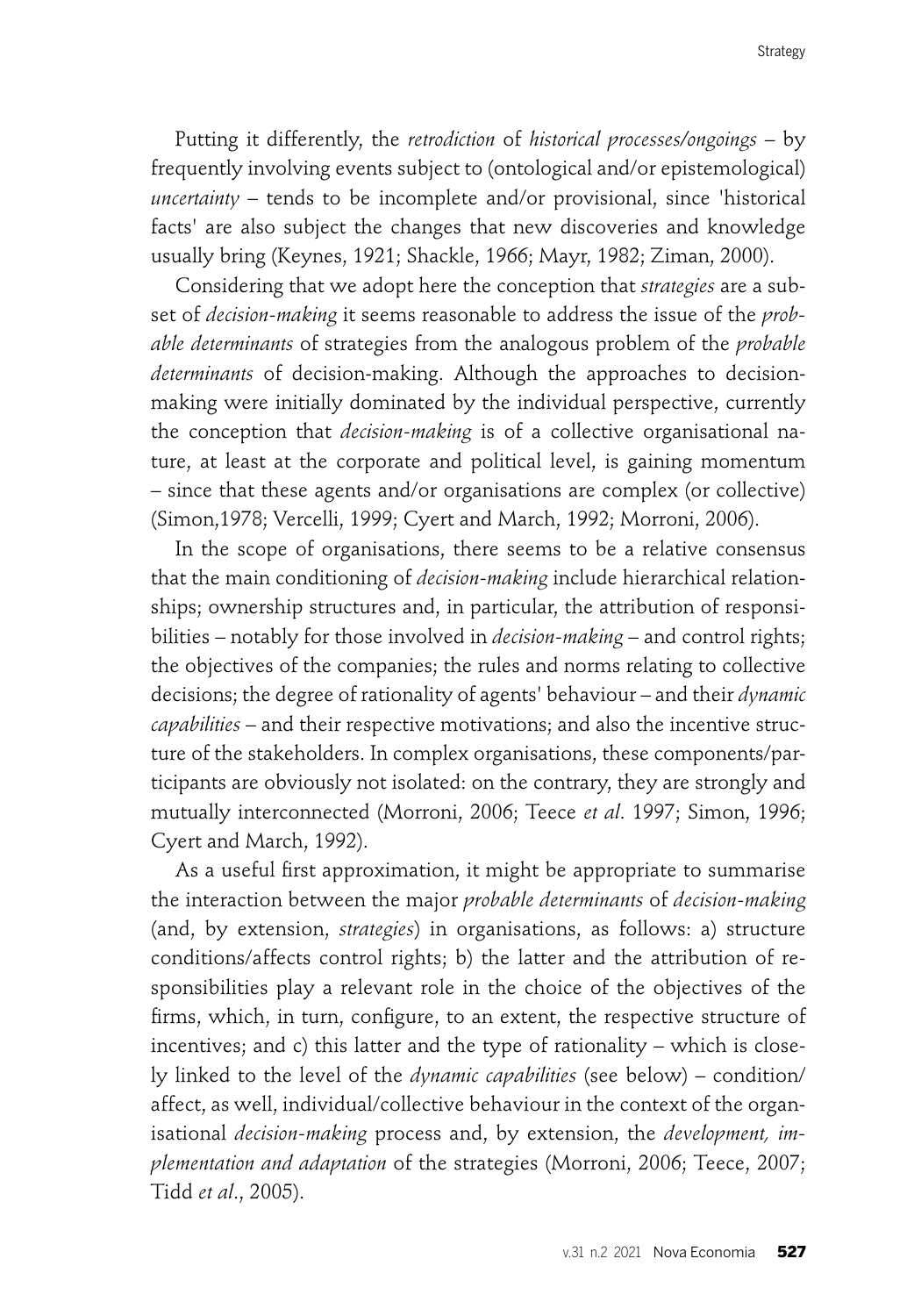Actually, the interaction process of chief *probable determinants* of *decision-making* – described above in a rather simplified way – is much more complex. De facto, this complexity may result from the innumerable feedbacks which can follow from the relations, in several directions, between the several important *probable determinants* of the *decision-making* process (and the development, implementation and adaptation of the *strategies*), and also from the non-negligible effects of many others less direct factors (Morroni, 2006; Simon, 1978; Tidd *et al*., 2005).

Similar to other social organisations, businesses are characterised by the need for power and control. Few would disagree that structures of ownership condition/affect control rights, which in turn influence significantly the decision-making process and strategies. The conditioning of the ownership structure and the relationships between ownership, control, and organisational configuration are often controversial and complex and are beyond the scope and space restrictions imposed to this article (Marroni, 2006; Cyert and March, 1992).

The aims and decisions – and *strategies* – of the firms are conditioned by the respective incentive structures which, in turn, are strongly related to the respective organisational and ownership configurations. Incentive structures are major conditioning to the evolutionary process of business organisations. Likewise, the behaviours of firm stakeholders are also main *probable determinants* of the *decision-making* process. Yet, the firm stakeholders' conduct is usually shaped by several types of incentives and sanctions – among which the following are highlighted: a) market *stimuli* and penalties, b) incentives related to contracts between independent parties, c) incentives related to the organisations that regulate the functioning of markets, and d) the internal incentives to the business organisations themselves (Morroni, 2006; Cyert and March, 1992).

The type and level of rationality are either conditioning in the configuration of the *decision-making* process – and in the *development, implementation and adaptation* of *strategies* – in the organisations. The type and level of rationality are based on capabilities in the sense that the two depend on "the gap between agent's abilities [capabilities]<sup>29</sup> and the difficult of the 

<sup>29</sup> The terms skills and capabilities can be considered, in certain contexts, as synonyms. We have opted for the use of capabilities instead of skills because the former seems to be more appropriate to the collective context in which decisions (and *strategies*) are usually made in companies and the latter seems more suited to individual *(decision-making)*. See, in this regard, Dosi and Egidi (1991) and Morroni (2006).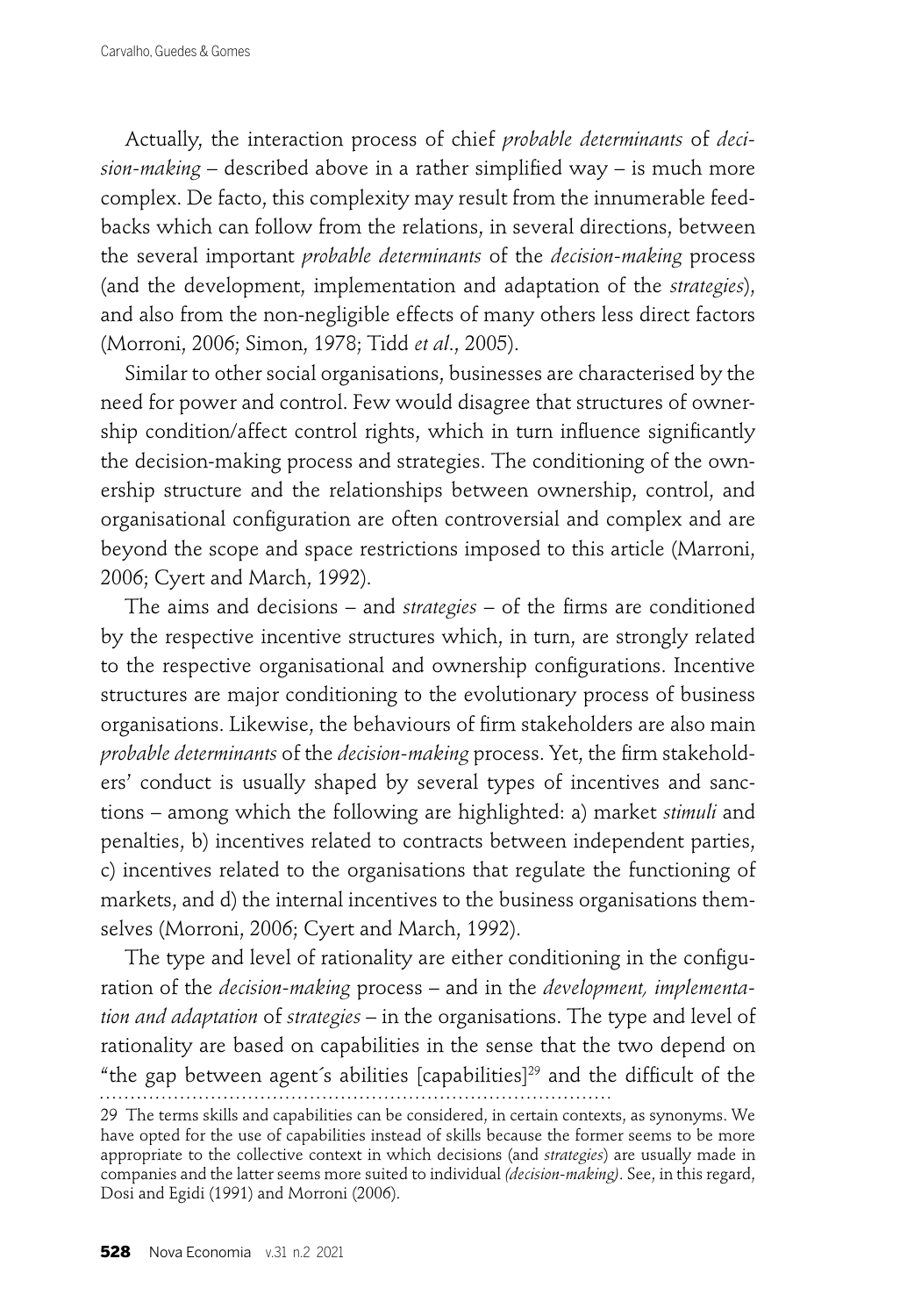decision problem to be solved" (Heiner, 1983: 562; Morroni, 2006).

The noun *capabilities* were used to highlight the central role of organisational and administrative knowledge/skills to integrate/coordinate, construct, adapt and adequately reconfigure the internal and external competencies of firms – organisational and functional resources and attributes – in response to a changing environment (Teece, 2007; Nelson and Winter, 1982; Tidd *et al*., 2005).

The adjective *dynamic* was used both to emphasise the transformations of the economic context and to detach that companies – through the *learning processes* – become apt to develop new products, processes and even new *capabilities*. This means that companies are *not passive* in the *processes of change* – making the latter should be considered, therefore, as *partially endogenous* to the respective processes (Schumpeter, 1934; Dosi *et al*., 1990; Teece *et al*., 1997; Nelson, 1995; Tidd *et al*., 2005).

The *capabilities* encompass organisational and administrative processes and the current positions of firms in the markets. Processes should be understood as how things are done in companies (or their 'routines'). The positions relate, in turn, to the current endowment of technological assets and intellectual property, to their consumer base, to their relations with suppliers and distributors and to occasional strategic alliances with competitors30 (Teece, 2007; Nelson, 1995; Tidd *et al*., 2005).

Likewise, the *dynamic capabilities* are the subset of the *capabilities* that enable firms – in response to changing market conditions – to create new processes, products and new *capabilities* through the *learning processes*. On the edge, the *dynamic capabilities* can even provide the conditions for the creation of *new economic and technological trajectories* for the companies (Dosi *et al*., 1990; Freeman and Soete, 1997; Nelson and Winter, 1982; Tidd *et al*., 2005).

To complete this subject, it can be added that the subset of the *dynamic capabilities* – that is directly related to the *learning processes* concerning the *development, implementation and adaptation* of *strategies* – can be understood, in turn, *as strategic dynamic capabilities* or even as *dynamic meta-capabilities*. If the arguments developed herein – based on the notions, mostly, of Teece (2007), Nelson (1995), Simon (1993), Tidd *et al*. (2005), and Morroni (2006)

<sup>30</sup> Together, processes and positions delimit the possible trajectories of firms, that is, the available economic and technological alternatives, as well as the attractiveness of future opportunities (Dosi *et al*., 1990).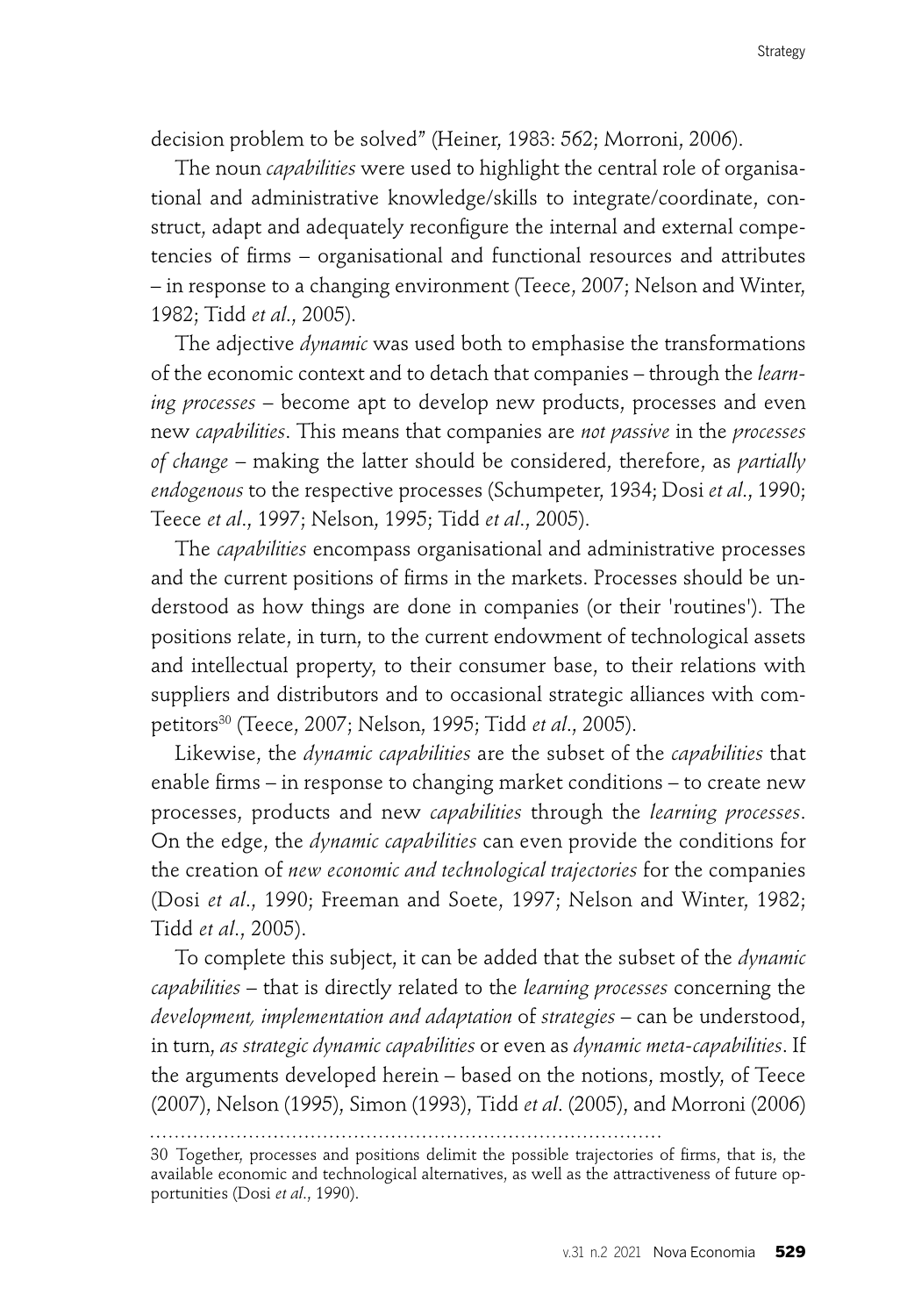– are correct, it would be difficult to overestimate the importance of this last subject *(strategic dynamic capabilities)*.

## 5 **Closing remarks**

It may be appropriate to start these final considerations by explaining what the *strategies* are not. Thus, flexibility, incrementality, adaptability etc. are attributes of *strategies*, but are not equivalent to them. At this point, a biological analogy seems to be useful. The strategies of reproduction and/or feeding of living organisms are characterised, among other attributes, by greater or lesser flexibility/generality and by greater or lesser adaptability to environmental changes. These qualities should not, however, be assimilated to the *strategies* themselves (Mayr, 1982).

Analogously, *strategies* should not be confused with tactics. As the former are concerned with decision-making related to the *'big issues'* (Simon, 1993), it seems more appropriate to consider them as a *long-term* notion and therefore to be distinguished from the second (tactics), which, in turn, can be considered as being of short-term.

Indeed, the distinction between the general/very important and local/ less important that is usually made among *strategy* and tactics in 'military art' can be replaced, with advantages, by the distinctiveness between *longterm (strategy)* and short-term (tactics) in economics, even because *long-term* decisions are generally more significant than short-term ones<sup>31</sup>.

Likewise, the objectives of the companies should not be muddled with their *strategies*, at least from the point of view adopted in this work (Simon, 1986). From this perspective, the *strategies* closely resemble what Sloan called corporate 'policies' (Whittington, 2001). Also, the strategies relate to *how* (and/or *where* and/or *when*) *to do* and not *what to do*. And *how* (and/or *where* and/or *when*) *to do*, to achieve the *objectives*, involves the use of means and *capabilities* available, but may also imply the creation of new means and/or the development of new *capabilities*.

As explained earlier, *strategies* have been defined herein as the decisions

<sup>31</sup> It should be noted that instead of using the criterion suggested by Marshall (1920) to distinguish among *strategy* and tactics, we have chosen to adopt, alternatively, the Marshallian distinction either between long-term and short-term, as the most appropriate method for address this issue in the economic field.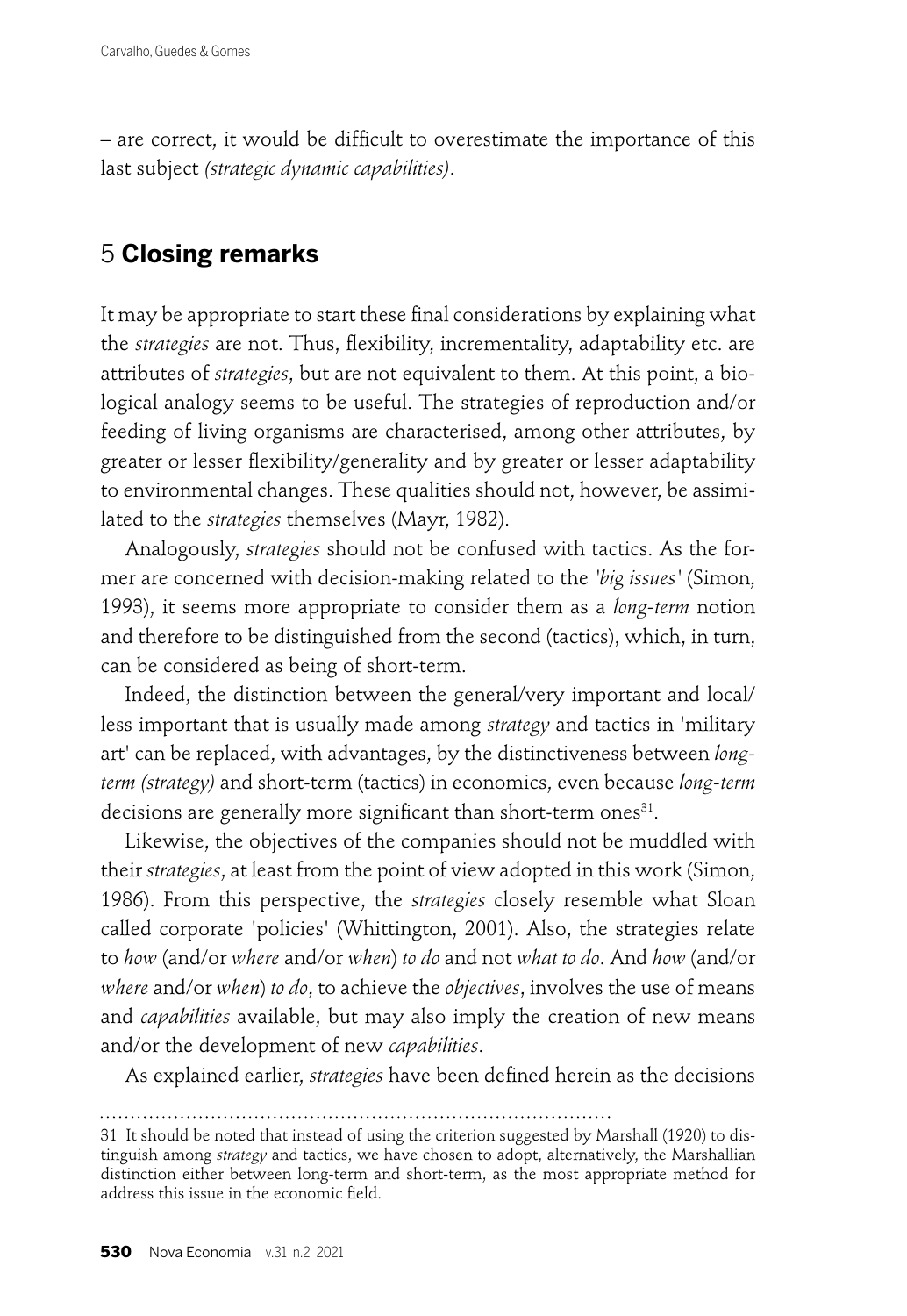related to the *'big questions'* of the companies. These resolutions are taken under conditions of *radical uncertainty*, subject to *limited rationality*, in the presence of (not-negligible) interdependencies between agents, conflicts of interest and without guarantees of behavioural consistency. Strategies are typical of *nonergodic* (or open) systems/processes. They concern, also, the long-term and are only a subset of so-called *crucial decisions* – which fall, in turn, within the broader scope of *decisions* (Shackle, 1972, and 1961; Simon, 1993; Davidson, 1996; Vercelli, 1991).

Although it is perhaps not as fundamental and ubiquitous in economics as it is in the biological sciences, diversity is certainly very relevant in several dimensions of the former, such as in the case of *decision-making*  of economic agents – with their multiple objectives, strategies, capacities, structures, conducts/behaviours, and performance/competitiveness. These latter features are especially frequent and important in the oligopolistic market structures (Schumpeter,1942 and 1934; Shackle,1972; Simon, 1986; Dosi *et al*., 1990; Freeman and Soete, 1997; Nelson and Winter, 1982).

Lastly, the important relationship between the notions of *strategies* and *international competitiveness* should be highlighted. Indeed, there is a growing perception, in many works in specialised literature, that the international competitiveness has one of its chief conditions in the capacity to the development, implementation and adaptation strategies (Teece *et al*., 1997; Freeman and Soete, 1997; Nelson, 1995; Tidd *et al*., 2005; Melo *et al*., 2017). This last connection serves, in addition, to reinforce the observation made previously (see item II above) – since the link between *strategy* and the *international competitiveness*, here highlighted, also involves the Schumpeterian concepts of *competition* and *innovation*.

### References

- ANCONA, C. *Tática/Estratégia in Romano*. Estado-Guerra. Enciclopédia Einaudi. Lisboa, Imprensa Nacional. vol. 14. 1989a. p. 372-396.
- ANCONA, C. *Guerra in Romano*. Estado-Guerra. Enciclopédia Einaudi. Lisboa, Imprensa Nacional. vol. 14. 1989b. p. 348-372.
- ARTHUR, B. W. *'On Learning and adaptation in the economy'*. SFI Working Paper. 1992. p. 92- 07-038.
- ARTHUR, B. W. Complexity, the Sata Fe approach, and non-equnilibrium economics. *History of economics ideas*. Vol. 18, Nº 2. 2010. p. 149-166.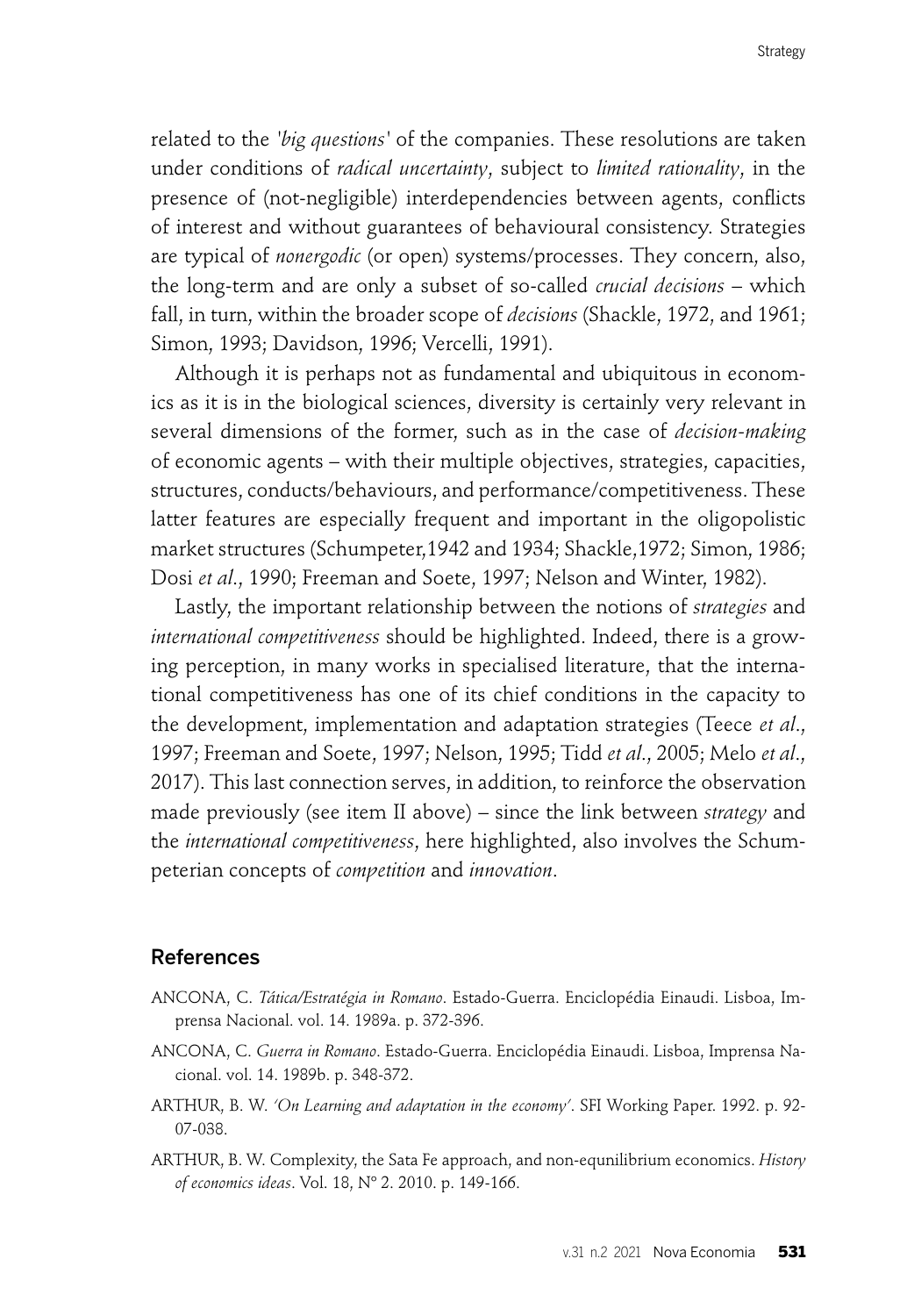- BARNEY, J. B. *Beyond individual metaphyors in understanding how firms behave*. In RUMELT, R. P. at al (Edit.) Fundamental issues in strategy: a research agenda. Boston, HBP, 1995.
- BASILI, M.; ZAPPIA, C. Shackle and modern decision theory. *Metroeconomica*. vol. 60, nº 2. 2019. p. 245-282.
- BASILI, M.; ZAPPIA, C. Ambiguity and Uncertainty in Ellsberg and Shackle. *Cambridge Journal of Economics*, vol. 34. 2010. p. 449-474.
- BHASKAR, R. *A Realist theory of science*. London, Routledge. 2008.
- BLAUG, M. *Economic theory in retrospect*. Cambridge, CUP. 1997.
- BUNGE, M. *Racionalidad y realismo*. Madrid, Alianza Editorial, 1985.
- BUNGE, M. *Buscar la filosofía en las ciencias sociais*. Mexico, Siglo Veitiuno Editores. 1997.
- BUNGE, M. *Las Ciencias sociais em discusión*: uma perspectiva filosófica. Buenos Aires, Editorial Sudamericana. 1999.
- CARVALHO, F. C. de. *Keynes e os pós-keynesianos: princípios de macroeconomia monetária de produção*. Rio de Janeiro, Alta Books. 2020.
- CHANDLER, A. D. Jr. *Strategy and structure: chapters in the history of the American industrial enterprise*. Cambridge, MIT Press. 1962-1991.
- CHANDLER, A. D. Jr. *The Functions of the HQ unit in the multibusiness firm*. In RUMELT, R. P. at al (Edit.) Fundamental issues in strategy: a research agenda. Boston, HBP, 1995. p. 323-360
- CLAUSEWITZ, C. *On War*. Princeton, PUP. 1989.
- CYERT, R. M.; MARCH, J. G. *A Behavioral Theory of the Firm*. Englewood Cliffs, Prentice-Hall. 1992.
- DAVIDISON, P. Rational Expectations: a Fallacious for Studing Crucial Decision-Making Process. *Journal of Post Keynesian Economics*. vol. 5, nº 2. 1982-1983. p. 182-198.
- DAVIDISON, P. Reality and Economic Theory. *Journal of Post Keynesian Economics*. vol. 18, nº 4. 1996. p. 479-508.
- DAVIDSON, P. *John Maynard Keynes*. London, Macmillan. 2011.
- DAVIS, M. D. *Game theory: a nontechnical introduction*. New York, Dover.1997
- DEQUECH, D. Neoclassical, mainstream, orthodox, and heterodox economics. *Journal of Post Keynesian Economics*. Vol. 30, Nº 2. 2007. p. 279-302.
- DEQUECH, D. Uncertainty: A Typology and refinements of existing concepts. *Journal of Economics Issues*. Vol. XLV, Nº 3. 2011. p. 621-640.
- DEQUECH, D. Expectations and confidence under uncertainty. *Journal of Post Keynesian Economics*. Vol. 21, Nº 3. 1999. p. 415-430.
- DEVETAG, G.; LOUÇÃ, F. The Influence of experimental and computational economics: econom*ics back to the future of social sciences*. Working Papers Department of Economics – Lisbon school of economics and Management 2004/10.
- DOSI, G.; PAVITT, K.; SOETE, L. *The Economics of technological change and international trade*. Hertfordshire, Harvester Wheatsheaf. 1990.
- DOSI, G.; EGIDI, M. Substantive and procedural uncertainty: an exploration of economic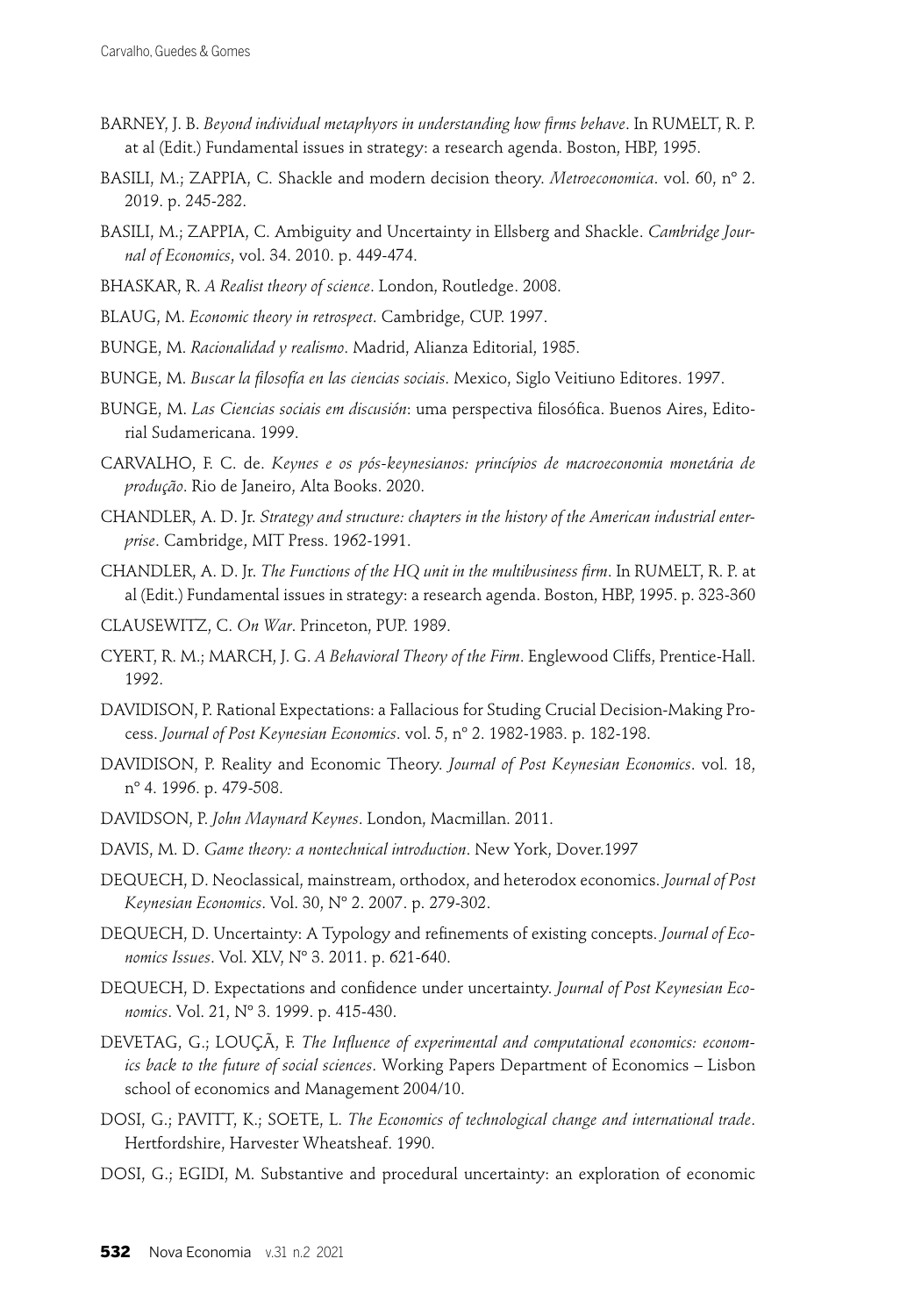behaviours in changing environments. *Journal of Evolutionary Economics*, vol. 1, nº 2. 1991. p. 145-168.

- EATWELL, J. *et al*. *The New Palgrave dictionary of economics*. London, Macmillan. 1987.
- FAGERBERG, J. *et al*. *The Oxford handbook of Innovation*. Oxford, OUP. 2005.
- FISHBURN, P. C. *Utility Theory and Decision Theory*. In Eatwell, J *et al*. The New Palgrave dictionary of economics. London, Macmillan. 1987. p. 779-783.
- FOSS, N. J.; STIEGLITZ. *Handbook on the economics and theory of the firm*. Modern resource – based theory(ies). In Dietrrich, M. and KRAFFT, J. Cheltenham, Edward Elgar. 2012. p. 256-274.
- FREEMAN, C.; SOETE, L. *The Economics of Industrial Innovation*. Cambridge, MIT Press. 1997.
- GEORGESCU-ROEGEN, N. *The Entropy law and the economic process*. Cambridge, HUP. 1971.
- HARGREAVES-HEAP, S. *Rationality in economics*. Oxford, Basil Blackwell. 1989.
- HARGREAVES-HEAP, S. VAROUFAKIS, Y. *Game theory: a crtical introduction*. London, Routledge. 1995.
- HARGREAVES-HEAP, S; VAROUFAKIS, Y. *Game theory: a critical text*. London, Routledge. 2004
- HEINER, R. A. The origin of predictable behavior. *American Economic Review*, vol. 73, nº 4. 1983. p. 560-595.
- HICKS, J. *Causality in economics*. Oxford, Basil Blackwell. 1980.
- HOLLIS, M. *Filosofia de las ciencias sociais*. Barcelona, Ariel. 1998.
- HOLLIS, M.; NELL, E. J. *O Homem econômico racional*: uma crítica filosófica da economia neoclássica. Rio de Janeiro, Zahar. 1977
- INGRAO, B.; ISRAEL, G. *Invisible hand*: economic equilibrium in the history of science. Cambridge, MIT Press, 2000.
- ISRAEL, G. *Does game theory offer 'new' mathematical images of economic reality?* In: Giacomin,A.; Marcuzzo, M. C. (edit.) Money and Markets: a doctrinal approach. London, Routledge. 2007. p. 48-56
- KAHNEMAN, D. Maps of bounded rationality: psychology for behavioral economics. *American Economic Review*, nº. 93(5). 2003. p. 1445-1475.
- KALDOR, N. *Economic without equilibrium*. Armonk, Sharpe. 1985.
- KEYNES, J. M. *A Treatise on Probability*. New York, Dover Publications. 1921-2004.
- KEYNES, J. M. *The General theory of employment, interest, and money*. New York, Harvest/HBJ. 1936-1964.
- KEYNES, J. M. The General theory of employment. *QJE*. vol. 51, nº 2. 1937. p. 209-223.
- LANGLOIS, R. N. *Strategy as economics versus economics as strategy. Managerial and Decision Economics*. vol. 24. 2003. p. 283-290.
- LANGLOIS, R. N. and Robertson, P. L. *Firms, markets and economic change*: a dynamic theory of business institutions. London, Routledge. 1995.
- LINDBLOM, C. E. *The Policy-making process*. Englewood Cliffs, Prentice-Hal. 1980.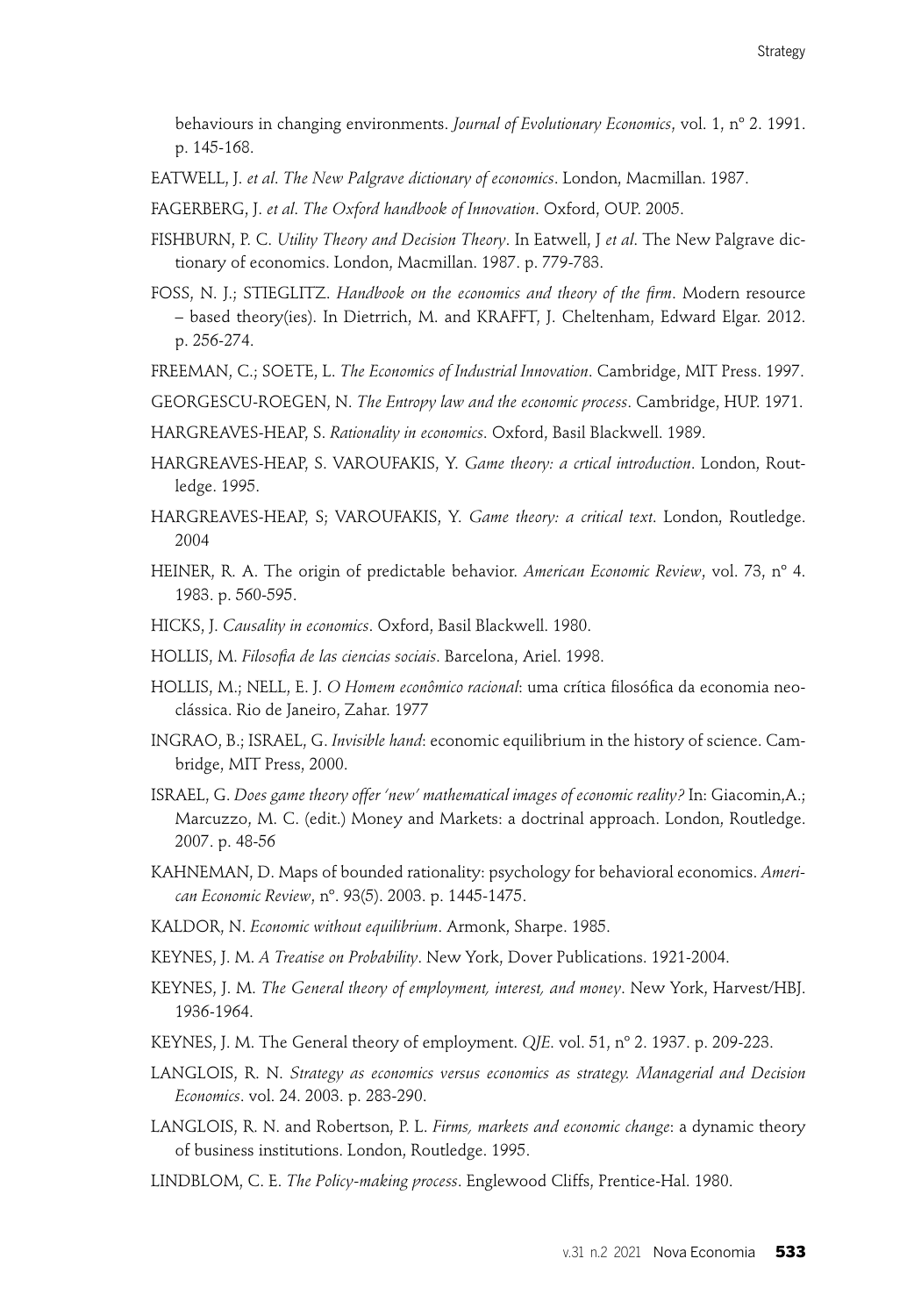- LOASBY, B. J. Capabilities and Strategy: problems and prospects. *Industrial and Corporated Change*, vol. 19, nº 4. 2010. p. 1301-1316.
- LAWSON, T. *Economic and reality*. London, Routledge. 1997.
- LOUÇÃ, F. *Turbulence in economics*: an evolutionary appraisal of cycles and complexity in historical processes. Cheltenham, E.E. 1997.
- MARSHALL, A. *Industry and trade*: a study of industrial and business organisation; and of their influences on condition of various classes and nations. New Delhi, Vani Prakashan. 1919-2015.
- MARSHALL, A. *Principles of Economics*. London: Macmillan and Co. 8<sup>th</sup> ed. (scanned version). 1920.
- MAYR, E. *The Grow of biological thought*: diversity, evolution, and evidence. Cambridge, Belknap Press. 1982.
- MCFADDEN, D. 'Rationality for Economists?' Santa Fe Working Paper nº 98-09-086, p. 1-38. Reprinted in *Journal of Risk and Uncertainty*, nº 19(1-3). 1999-1998. p. 73-105.
- MELLO, T. *et al*. Competitiveness and technological gap: a comparative analysis between Brazil and selected European countries. *Revista Brasileira de Inovação*. vol. 16, nº 1. 2017. p. 129-156.
- MINTZBERG, H. *et al*. *The Strategy process*: concepts, contexts, cases. Englewood Cliffs, Prentice-Hall. 2003.
- MINTZBERG, H. *et al*. *Strategy safary*: a guided tour through the wilds of strategic management. New York, Free Press. 1998.
- MIROWSKI, P. *Machine dreams*: economics becomes a cyborg science. Cambridge, CUP. 2002
- MORRONI, M. *Knowledge, Scale and Transactions in the Theory of the Firm*. Cambridge, Cambridge Press. 2006.
- NELSON, R. R. *Why do firms differ, and how does it matter*? In Rumelt, R. P. at al (Edit.) Fundamental issues in strategy: a research agenda. Boston, HBP, 1995.
- NELSON, R. R.; WINTER, S. G. *An Evolutionary theory of economic change*. Cambridge, HUP. 1982.
- PAVITT, K. What we know about the strategic management of technology. *California Management Review*. vol. 32, nº 2. 1990. p. 17-26.
- PAVITT, K.; STEINMULLER, W. E. *Technology in corporate strategy*: change, continuity and the information revolution: in Pettigrew, A. *et al*. Handbook of strategy management. London, Sage Publications. 2002. p. 345-372.
- PETTIGREW, A. *et al*. *Handbook of strategy management*. London, Sage Publications. 1980.
- PORTER, M. *Competitive strategy*: Techniques for Analyzing industries and Firms. New York, Free Press. 1980.
- PORTER, M. What is strategy? *Harvard Business review*. 1996. p.61-78.
- POSSAS, M. L. A Cheia do *"mainstream"*: comentário sobre os rumos da ciência econômica. *Revista de Economia Contemporânea*. Nº 1. 1997. p. 13-37.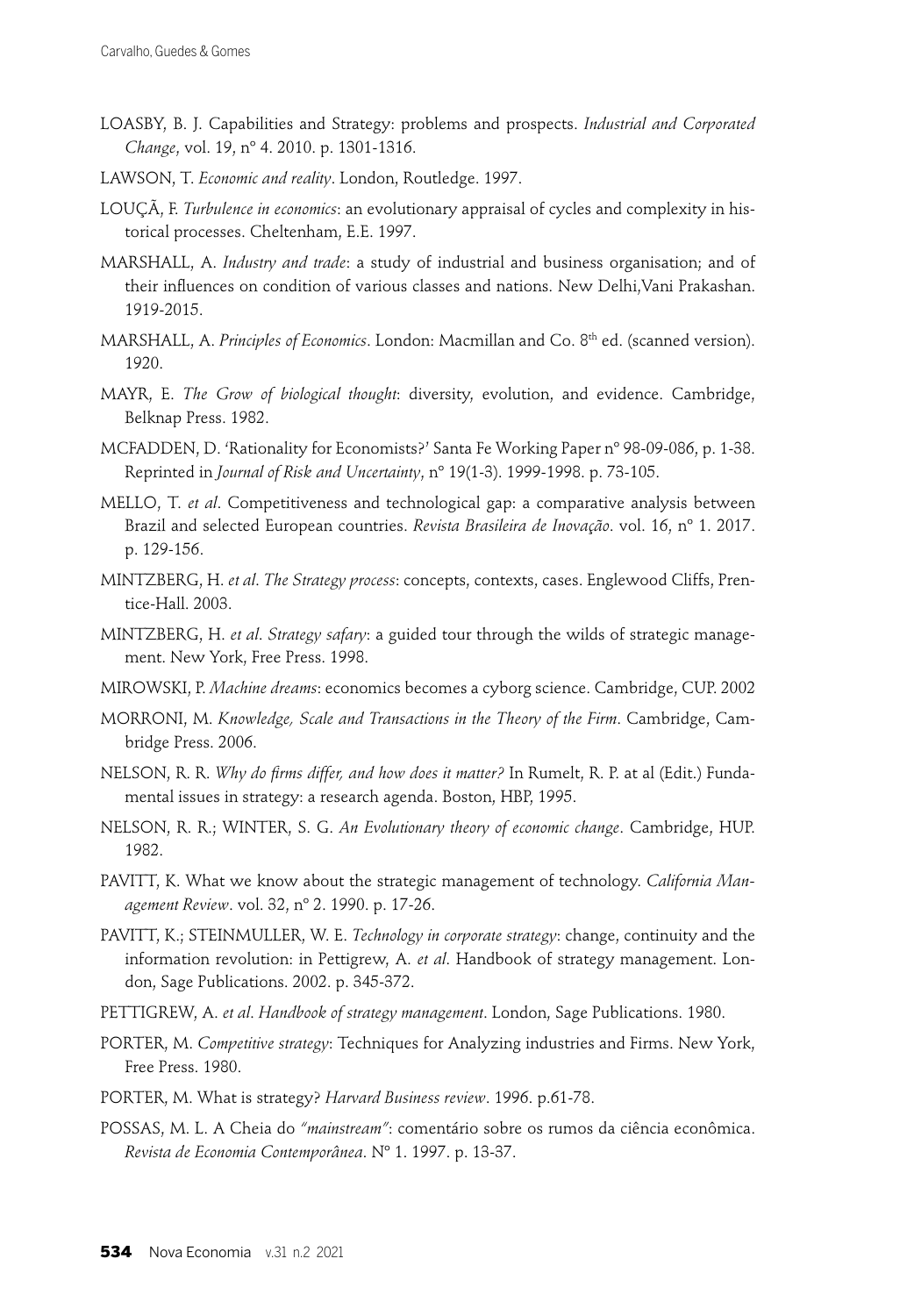- PRADO, E. F. S. Microeconomia reducionista e microeconomia sistêmica. *Revista Nova Economia*. Vol. 16, Nº 2. 2006. p. 303-322.
- ROSENBERG, N. *On Technological expectations*. In Rosenberg, N. Inside the Black Box: technology and economics. Cambridge, CUP. 1982. p.104-119.
- RUMELT, R. P. *et al*. Strategic management and economics. *Strategic Management Journal*. vol. 12. 1991. p.5-29.
- RUMELT, R. P. *et al*.(Edit.) *Fundamental issues in strategy*: a research agenda. Boston, HBP, 1995.
- SCHUMPETER, J. A. *The Theory of economic development*: an inquiry into profits, capital, credit, interest and the business cycle. London, Transaction Publishers. 1934-2008.
- SCHUMPETER, J. A. *Capitalism, socialism & democracy*. London, Routledge. 1942-2003.
- SCHUMPETER, J. A. *The creative response in economic history*. In Essays: on entrepreneurs, innovations, business cycles, and the evolution of capitalism. London, Transaction Publisher. 1951-1989. p. 221-231.
- SCHUMPETER, J. A. *Business cycles*: a theoretical, historical, and statistical analysis of the capitalist process v. 1 e 2. Mansfield, Martino Publishing. 1939-2005.
- SCHUMPETER, J. A. *History of Economic Analysis*. New York, OUP. 1954-1994.
- SEN, A. K. *Rational behavior*. In Eatweell, J. *et al*. The New Palgrave dictionary of economics. London, Macmillan. 1987. p. 68-76.
- SHACKLE, G. L. S. *Decision, order and time in human affairs*. Cambridge, CUP. 1961-2010.
- SHACKLE, G. L. S. *The Nature of Economic Thought*: selected papers 1955-1964. Cambridge, CUP. 1966-2010.
- SHACKLE, G. L. S. *Epistemics and Economics*: a critique of economic doctrines. Cambridge, CUP. 1972-1992.
- SIMON, H. A. Strategy and organization evolution. *Strategic Management Journal*. vol.14. 1993. p.131-142.
- SIMON, H. A. Decision Making and problem solving. Report of the research briefing. *National Academy of Sciences*. 1986.
- SIMON, H. A. *The Sciences of artificial*. Cambridge, MIT Press. 1996.
- SIMON, H. A. Rationality as Process and as Product of Thought. *American Economic Review*. Papers and Proceedings of the Ninetieth Annual Meeting of the American Economic Association. vol. 68, nº 2. 1978. p. 1-16.
- SIMON, H. A. *Bound rationality*. in Eatweell, J. *et al*. The New Palgrave dictionary of economics. London, Macmillan. 1987. p. 266-267.
- SIMON, H. A. *Barriers and bounds to rationality*. Structure Change and Economic Dynamics. vol. 11. 2000. p. 243-253.
- SYLL, L. P. Why game theory never will be anything but a footnote in the history of social sciences. *Real-World Economics Review*. Nº 83. 2018. p. 45-64.
- TEECE, D. *et al*. Dynamic capabilities and strategic management. *Strategic Management Journal*. vol. 18. 1997. p. 509-533.
- TEECE, D. Explicating dynamic capabilities: the nature and microfoundations of (sustain-